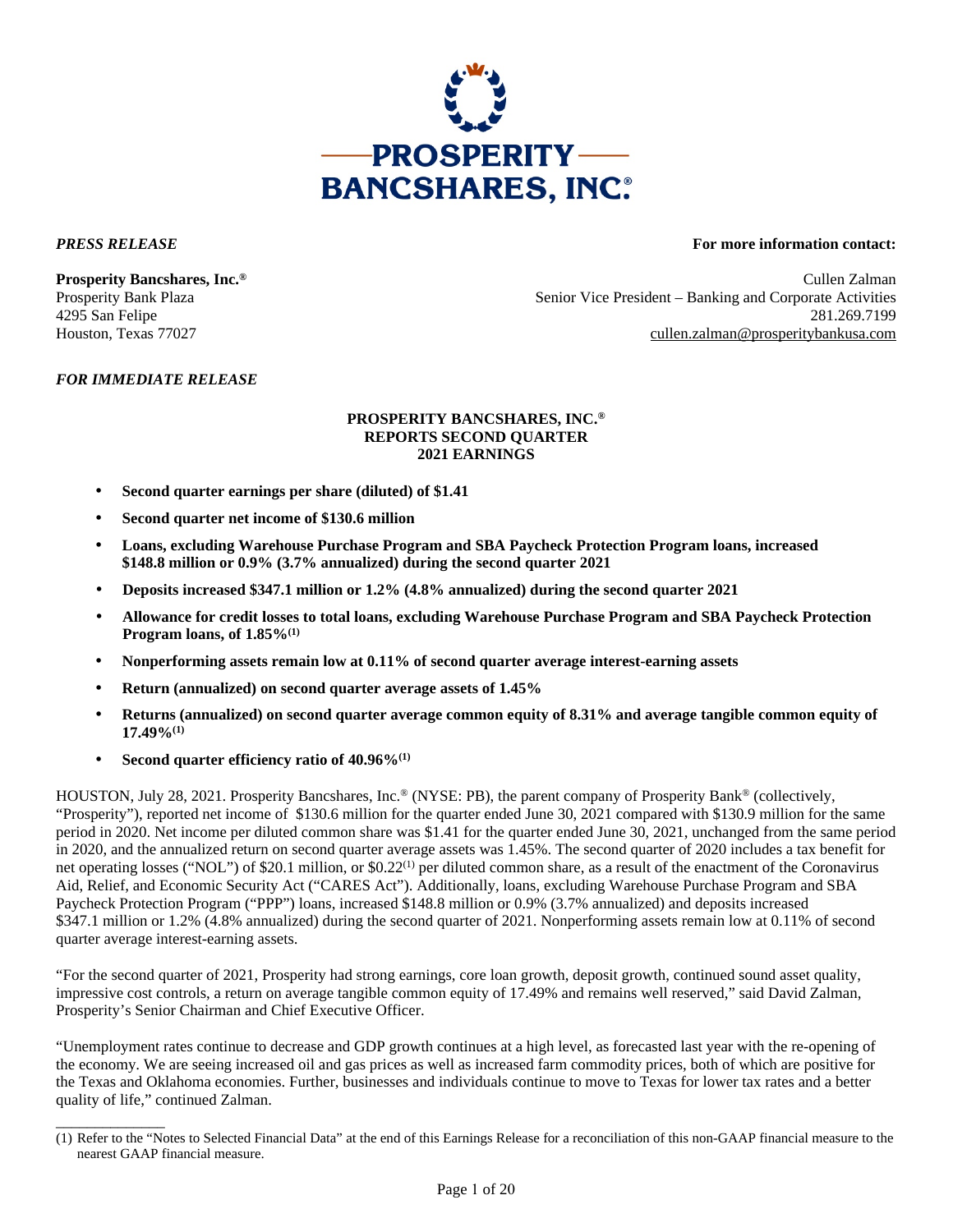"We believe that Prosperity is well positioned to grow along with the Texas and Oklahoma economies. For 2021, Prosperity Bank was ranked the 2nd Best Bank in America by Forbes and has been ranked in the Top 10 of Forbes America's Best Banks since 2010. We have a deep bench of associates with a passion to help Prosperity and our customers succeed," concluded Zalman.

### **Results of Operations for the Three Months Ended June 30, 2021**

\_\_\_\_\_\_\_\_\_\_\_\_\_\_

Net income was \$130.6 million<sup>(2)</sup> for the three months ended June 30, 2021 compared with \$130.9 million<sup>(3)</sup> for the same period in 2020, a decrease of \$290 thousand or 0.2%. Net income per diluted common share was \$1.41 for the three months ended June 30, 2021 and 2020. Net income for the second quarter of 2020 includes a tax benefit for NOL of \$20.1 million and merger related expenses of \$7.5 million. Net income was \$130.6 million<sup>(2)</sup> for the three months ended June 30, 2021 compared with \$133.3 million<sup>(4)</sup> for the three months ended March 31, 2021, a decrease of \$2.7 million or 2.0%. The change was primarily due to a decrease in PPP fee income and a decrease in loan discount accretion of \$4.1 million, partially offset by an increase in securities income. Net income per diluted common share was \$1.41 for the three months ended June 30, 2021 compared with \$1.44 for the three months ended March 31, 2021, a decrease of 2.1%. Annualized returns on average assets, average common equity and average tangible common equity for the three months ended June 30, 2021 were 1.45%, 8.31% and 17.49%<sup>(1)</sup>, respectively. Prosperity's efficiency ratio (excluding net gains and losses on the sale or write down of assets and taxes) was 40.96%(1) for the three months ended June 30, 2021.

Net interest income before provision for credit losses for the three months ended June 30, 2021 was \$245.4 million compared with \$259.0 million for the same period in 2020, a decrease of \$13.6 million or 5.2%. The decrease was primarily due to a decrease in the average loan balance and average rate on loans and a decrease in loan discount accretion of \$12.1 million, partially offset by a decrease in the average rate on interest-bearing liabilities. On a linked quarter basis, net interest income before provision for credit losses was \$245.4 million compared with \$254.6 million for the three months ended March 31, 2021, a decrease of \$9.2 million or 3.6%. The decrease was primarily due to a decrease in the average rate on loans and a decrease in loan discount accretion of \$4.1 million, partially offset by a decrease in the average rate on interest-bearing liabilities and an increase in average investment securities balance.

The net interest margin on a tax equivalent basis was 3.11% for the three months ended June 30, 2021 compared with 3.69% for the same period in 2020. The change was primarily due to a decrease in the average loan balance and average rate on loans, an increase in lower yielding securities, a decrease in loan discount accretion of \$12.1 million and higher cash balances due to excess liquidity, partially offset by a decrease in the average rate on interest-bearing liabilities. On a linked quarter basis, the net interest margin on a tax equivalent basis was 3.11% for the three months ended June 30, 2021 compared with 3.41% for the three months ended March 31, 2021. The change was primarily due to a lower average yield on loans, a \$4.1 million decrease in loan discount accretion and higher net premium amortization on securities, partially offset by a decrease in the average rate on interest-bearing liabilities.

Noninterest income was \$35.6 million for the three months ended June 30, 2021 compared with \$25.7 million for the same period in 2020, an increase of \$9.9 million or 38.5%. This increase was primarily due to an increase in credit card, debit card and ATM card income, an increase in mortgage income, lower loss on write-down of assets and an increase in other noninterest income. On a linked quarter basis, noninterest income increased \$1.5 million or 4.6% to \$35.6 million compared with \$34.0 million for the three months ended March 31, 2021. This increase was primarily due to an increase in other noninterest income.

Noninterest expense was \$115.2 million for the three months ended June 30, 2021 compared with \$134.4 million for the same period in 2020, a decrease of \$19.2 million or 14.3%, primarily due to decreases in merger related expenses, salaries and benefits and data processing as a result of efficiencies gained following the LegacyTexas Bank system conversion during the second quarter of 2020, partially offset by gains on sale of other real estate. On a linked quarter basis, noninterest expense decreased \$3.9 million or 3.3% to \$115.2 million compared with \$119.1 million for the three months ended March 31, 2021. This decrease was primarily due to a decrease in salaries and benefits.

<sup>(2)</sup> Includes purchase accounting adjustments of \$9.8 million, net of tax, primarily comprised of loan discount accretion of \$12.2 million for the three months ended June 30, 2021.

<sup>(3)</sup> Includes purchase accounting adjustments of \$20.4 million, net of tax, primarily comprised of loan discount accretion of \$24.3 million, and merger related expenses of \$7.5 million for the three months ended June 30, 2020.

<sup>(4)</sup> Includes purchase accounting adjustments of \$13.2 million, net of tax, primarily comprised of loan discount accretion of \$16.3 million for the three months ended March 31, 2021.

<sup>(5)</sup> Includes purchase accounting adjustments of \$23.0 million, net of tax, primarily comprised of loan discount accretion of \$28.5 million for the six months ended June 30, 2021.

<sup>(6)</sup> Includes purchase accounting adjustments of \$44.6 million, net of tax, primarily comprised of loan discount accretion of \$52.7 million, and merger related expenses of \$8.0 million for the six months ended June 30, 2020.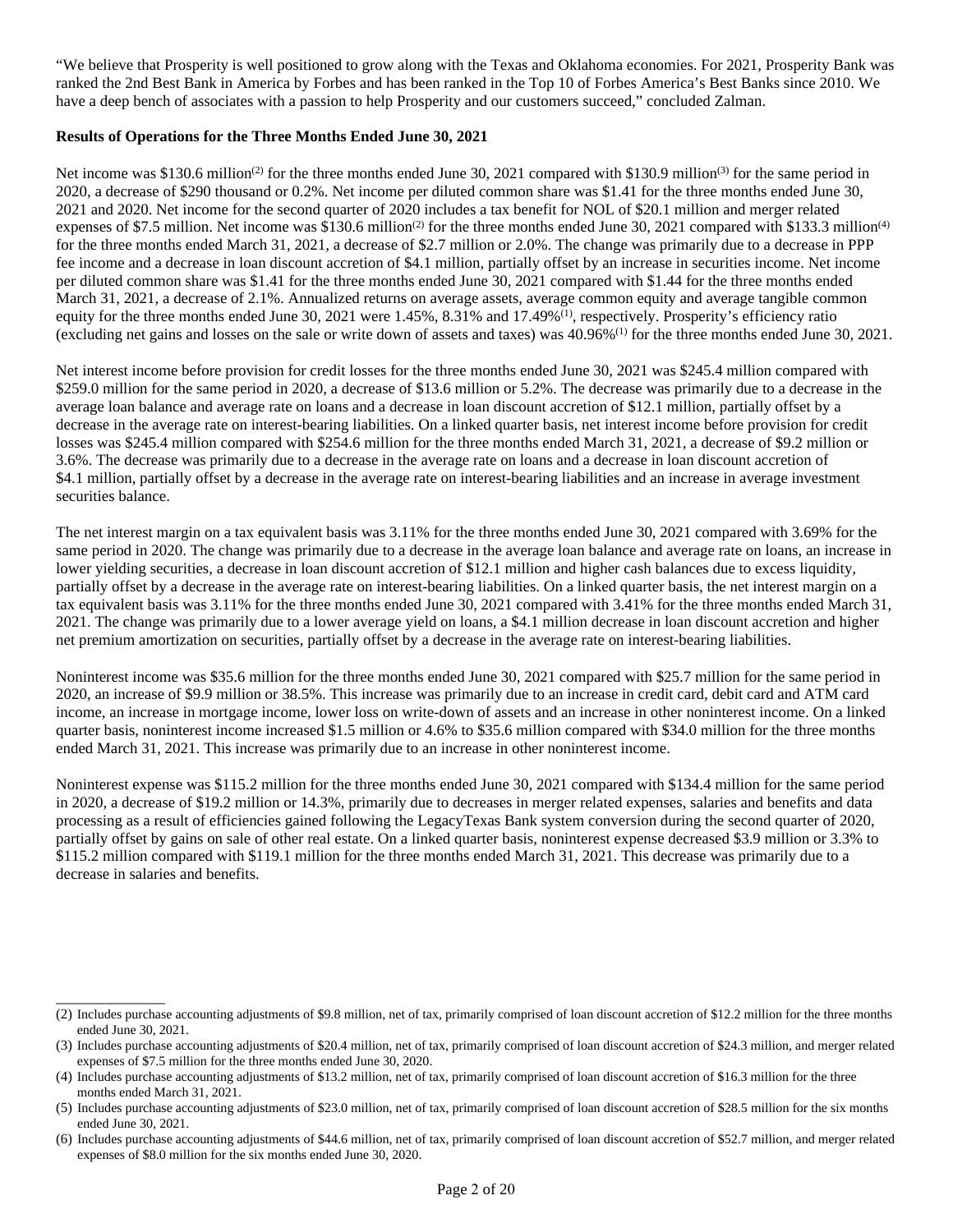## **Results of Operations for the Six Months Ended June 30, 2021**

Net income was \$263.9 million<sup>(5)</sup> for the six months ended June 30, 2021 compared with \$261.7 million<sup>(6)</sup> for the same period in 2020, an increase of \$2.2 million or 0.8%. Net income per diluted common share was \$2.84 for the six months ended June 30, 2021 compared with \$2.80 for the same period in 2020, an increase of 1.4%. Annualized returns on average assets, average common equity and average tangible common equity for the six months ended June 30, 2021 were  $1.49\%$ ,  $8.46\%$  and  $17.95\%$ <sup>(1)</sup>, respectively. Prosperity's efficiency ratio (excluding net gains and losses on the sale or write down of assets and taxes) was 41.11%<sup>(1)</sup> for the six months ended June 30, 2021.

Net interest income before provision for credit losses for the six months ended June 30, 2021 was \$500.0 million compared with \$515.0 million for the prior year, a decrease of \$15.0 million or 2.9%. The decrease was primarily due to a decrease in the average rate on interest-earning assets and a decrease in loan discount accretion of \$24.2 million, partially offset by a decrease in the average rate on interest-bearing liabilities.

The net interest margin on a tax equivalent basis for the six months ended June 30, 2021 was 3.26% compared with 3.75% for the same period in 2020. The change was primarily due to an increase in lower yielding loans, a decrease in loan discount accretion of \$24.2 million, higher net premium amortization on securities and higher cash balances due to excess liquidity, partially offset by a decrease in the average rate on interest-bearing liabilities.

Noninterest income was \$69.6 million for the six months ended June 30, 2021 compared with \$60.1 million for the same period in 2020, an increase of \$9.5 million or 15.8%. This increase was primarily due to an increase in credit card, debit card and ATM card income, an increase in mortgage income, lower net loss on write-downs of assets and an increase in other noninterest income, partially offset by a decrease in nonsufficient funds ("NSF") fees.

Noninterest expense was \$234.3 million for the six months ended June 30, 2021 compared with \$259.1 million for the same period in 2020, a decrease of \$24.8 million or 9.6%. The change was primarily due to decreases in merger related expenses, data processing, net occupancy and equipment and other noninterest expense as a result of efficiencies gained following the LegacyTexas Bank system conversion during the second quarter of 2020, partially offset by a gain on sale of other real estate.

### **Balance Sheet Information**

At June 30, 2021, Prosperity had \$36.100 billion in total assets, an increase of \$3.133 billion or 9.5% compared with \$32.967 billion at June 30, 2020.

Loans at June 30, 2021 were \$19.252 billion, a decrease of \$1.773 billion or 8.4%, compared with \$21.025 billion at June 30, 2020, primarily due to a decrease in commercial real estate, PPP and Warehouse Purchase Program loans. Linked quarter loans decreased \$387.1 million or 2.0% from \$19.639 billion at March 31, 2021, primarily due to a \$359.1 million decrease in PPP loans. At June 30, 2021, the Company had \$780.0 million of PPP loans compared to \$1.392 billion of PPP loans at June 30, 2020 and \$1.139 billion of PPP loans at March 31, 2021. Linked quarter loans, excluding Warehouse Purchase Program and PPP loans, increased \$148.8 million or 0.9% (3.7% annualized) from \$16.227 billion at March 31, 2021.

As part of its lending activities, Prosperity extends credit to oil and gas production and servicing companies. Oil and gas production loans are loans to companies directly involved in the exploration and/or production of oil and gas. Oil and gas servicing loans are loans to companies that provide services for oil and gas production and exploration. At June 30, 2021, oil and gas loans totaled \$501.8 million (net of discount and excluding PPP loans totaling \$92.3 million) or 2.6% of total loans, of which \$283.1 million were production loans and \$218.7 million were servicing loans, compared with total oil and gas loans of \$639.4 million (net of discount and excluding PPP loans totaling \$118.6 million) or 3.0% of total loans at June 30, 2020, of which \$394.4 million were production loans and \$245.0 million were servicing loans. In addition, as of June 30, 2021, Prosperity had total unfunded commitments to oil and gas companies of \$298.4 million compared with total unfunded commitments to oil and gas companies of \$276.9 million as of June 30, 2020. Unfunded commitments to producers include letters of credit issued in lieu of oil well plugging bonds.

Additionally, Prosperity extends credit to hotels and restaurants. At June 30, 2021, loans to hotels totaled \$394.2 million (excluding PPP loans totaling \$10.6 million) or 2.0% of total loans, an increase of \$9.4 million or 2.4%, compared with \$384.8 million (excluding PPP loans totaling \$8.8 million) or 1.8% of total loans at June 30, 2020. At June 30, 2021, loans to restaurants totaled \$201.9 million (excluding PPP loans totaling \$92.1 million) or 1.0% of total loans, a decrease of \$10.4 million or 4.9%, compared with \$212.3 million (excluding PPP loans totaling \$110.7 million) or 1.0% of total loans at June 30, 2020.

Deposits at June 30, 2021 were \$29.110 billion, an increase of \$2.958 billion or 11.3%, compared with \$26.153 billion at June 30, 2020. Linked quarter deposits increased \$347.1 million or 1.2% (4.8% annualized) from \$28.763 billion at March 31, 2021.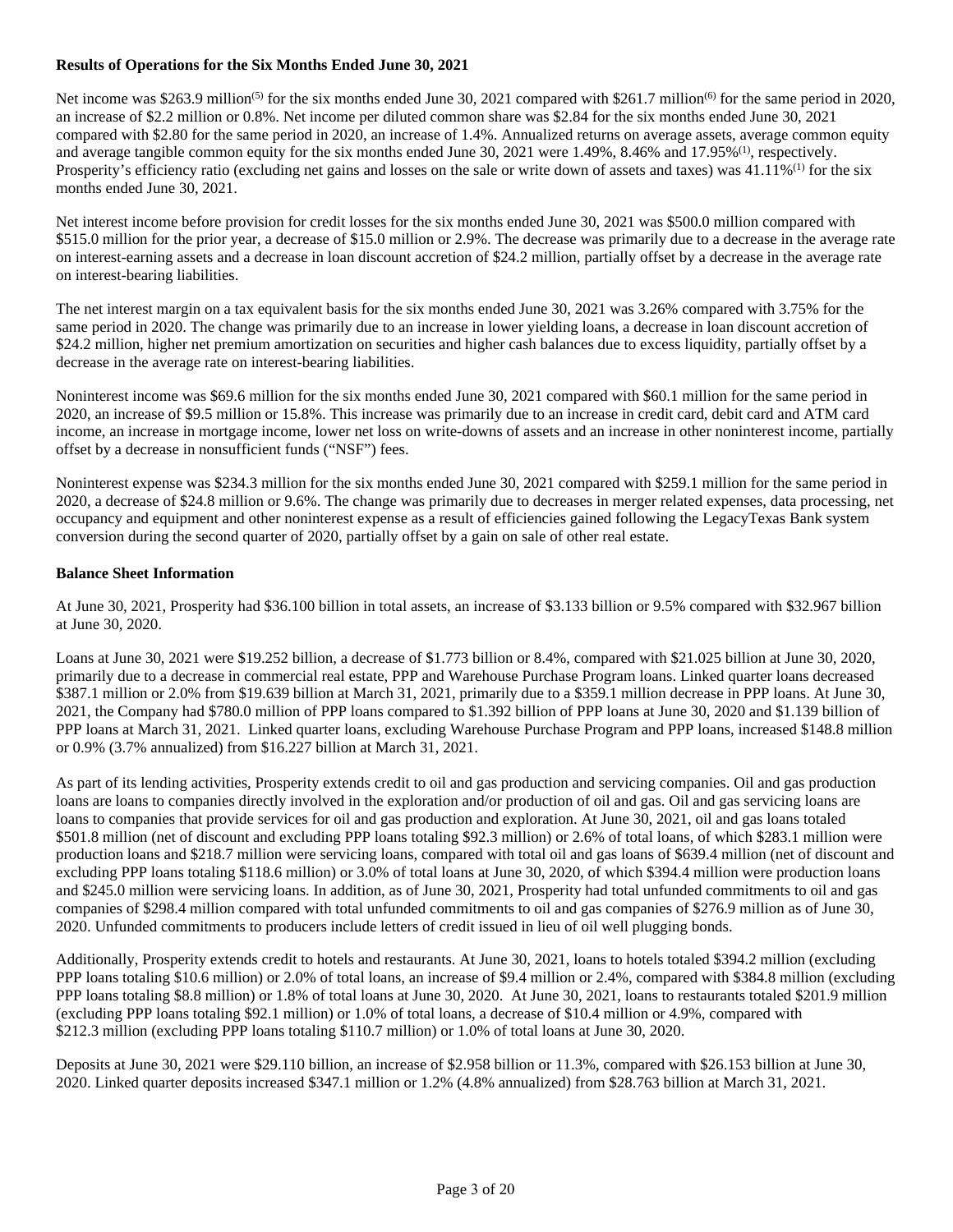# **Asset Quality**

Nonperforming assets totaled \$33.7 million or 0.11% of quarterly average interest-earning assets at June 30, 2021, compared with \$77.9 million or 0.28% of quarterly average interest-earning assets at June 30, 2020, and \$44.2 million or 0.15% of quarterly average interest-earning assets at March 31, 2021.

The allowance for credit losses on loans was \$302.9 million or 1.57% of total loans at June 30, 2021 compared to \$307.2 million or 1.56% of total loans at March 31, 2021 and \$324.2 million or 1.54% of total loans at June 30, 2020. The allowance for credit losses on loans to total loans, excluding Warehouse Purchase Program and PPP loans, was 1.85%<sup>(1)</sup> at June 30, 2021 compared with 1.89%<sup>(1)</sup> at March 31, 2021 and 1.90%<sup>(1)</sup> at June 30, 2020.

There was no provision for credit losses for the three months ended June 30, 2021 compared with \$10.0 million for the three months ended June 30, 2020 and no provision for credit losses for the three months ended March 31, 2021. There was no provision for credit losses for the six months ended June 30, 2021 compared with \$10.0 million for the six months ended June 30, 2020.

Net charge-offs were \$4.3 million for the three months ended June 30, 2021 compared with net charge-offs of \$13.0 million for the three months ended June 30, 2020 and net charge-offs of \$8.9 million for the three months ended March 31, 2021. Net charge-offs for the second quarter of 2021 included \$1.0 million related to resolved PCD loans. These PCD loans had specific reserves of \$3.1 million, of which \$1.0 million was allocated to the charge-offs and \$2.1 million was moved to the general reserve. Further, an additional \$1.4 million of specific reserves on resolved PCD loans without any related charge-offs was released to the general reserve.

Net charge-offs were \$13.2 million for the six months ended June 30, 2021 compared with \$13.8 million for the six months ended June 30, 2020. Net charge-offs for the six months ended June 30, 2021 included \$8.2 million related to resolved PCD loans. These PCD loans had specific reserves of \$9.8 million, of which \$7.7 million was allocated to the charge-offs and \$2.1 million was moved to the general reserve. Further, an additional \$5.6 million of specific reserves on resolved PCD loans without any related charge-offs was released to the general reserve.

### **Dividend**

Prosperity Bancshares declared a third quarter cash dividend of \$0.49 per share to be paid on October 1, 2021 to all shareholders of record as of September 15, 2021.

### **COVID-19 Pandemic**

Prosperity continues to monitor the latest developments regarding COVID-19. As of June 30, 2021, the states of Texas and Oklahoma have lifted their respective restrictions on all business and activities. The COVID-19 pandemic has resulted in significant economic uncertainties that have had, and could continue to have, an adverse impact on Prosperity's operating income, financial condition and cash flows. The extent to which the COVID-19 pandemic will impact Prosperity's operations and financial results during 2021 cannot be reasonably or reliably estimated at this time.

Since the implementation of the Paycheck Protection Program in 2020, Prosperity has obtained SBA approvals on approximately 18,700 loans totaling \$2.036 billion and, as of June 30, 2021, had an outstanding balance of 7,770 loans totaling \$780.0 million after remittance.

Also, in response to the COVID-19 pandemic, Prosperity has provided relief to its loan customers through loan extensions and deferrals. Prosperity's troubled debt restructurings do not include loan modifications related to COVID-19. Beginning in mid-March of 2020, Prosperity began offering deferral and modification of principal and/or interest payments to selected borrowers on a case-bycase basis. As of June 30, 2021, Prosperity had approximately \$210.4 million in outstanding loans subject to deferral and modification agreements.

### **Conference Call**

Prosperity's management team will host a conference call on Wednesday, July 28, 2021 at 11:30 a.m. Eastern Time (10:30 a.m. Central Time) to discuss Prosperity's second quarter 2021 earnings. Individuals and investment professionals may participate in the call by dialing 877-883-0383 for domestic participants, or 412-902-6506 for international participants. The participant elite entry number is 4866823.

Alternatively, individuals may listen to the live webcast of the presentation by visiting Prosperity's website at www.prosperitybankusa.com. The webcast may be accessed from Prosperity's home page by selecting "Presentations, Webcast & Calls" from the menu on the Investor Relations link and following the instructions.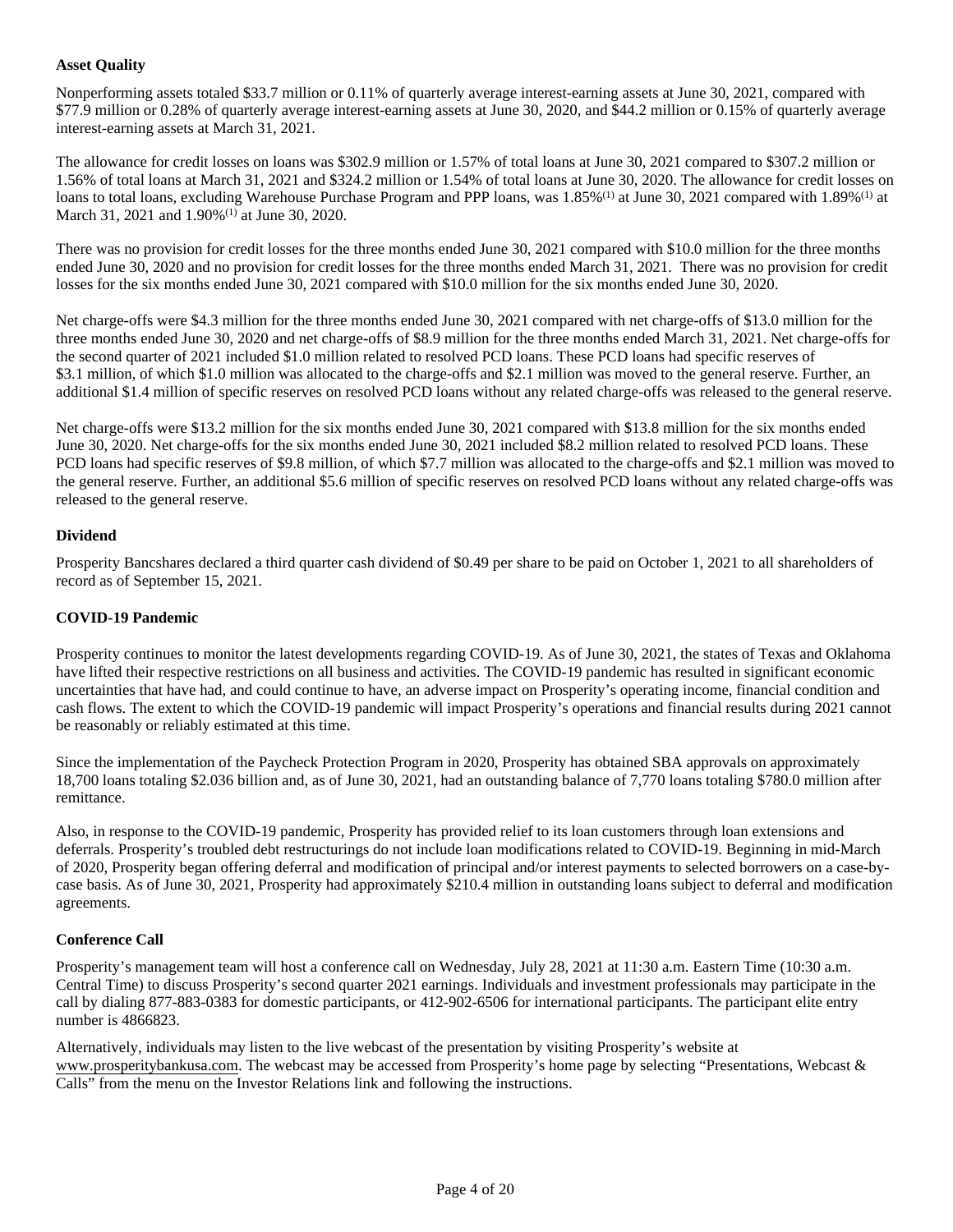### **Non-GAAP Financial Measures**

Prosperity's management uses certain non-GAAP financial measures to evaluate its performance. Specifically, Prosperity reviews diluted earnings per share excluding merger related expenses, net of tax, and net operating loss ("NOL") tax benefit; return on average assets excluding merger related expenses, net of tax, and NOL tax benefit; return on average common equity excluding merger related expenses, net of tax, and NOL tax benefit; return on average tangible common equity; return on average tangible common equity excluding merger related expenses, net of tax, and NOL tax benefit; tangible book value per share; the tangible equity to tangible assets ratio; allowance for credit losses to total loans excluding Warehouse Purchase Program and PPP loans; the efficiency ratio, excluding net gains and losses on the sale or write down of assets and securities; and the efficiency ratio, excluding net gains and losses on the sale or write down of assets and securities and merger related expenses, for internal planning and forecasting purposes. Prosperity believes these non-GAAP financial measures provide information useful to investors in understanding Prosperity's financial results and their presentation, together with the accompanying reconciliations, provides a more complete understanding of factors and trends affecting Prosperity's business and allows investors to view performance in a manner similar to management, the entire financial services sector, bank stock analysts and bank regulators. Further, Prosperity believes that these non-GAAP financial measures provide useful information by excluding certain items that may not be indicative of its core operating earnings and business outlook. These non-GAAP financial measures should not be considered a substitute for, nor of greater importance than, GAAP basis financial measures and results; Prosperity strongly encourages investors to review its consolidated financial statements in their entirety and not to rely on any single financial measure. Because non-GAAP financial measures are not standardized, it may not be possible to compare these financial measures with other companies' non-GAAP financial measures having the same or similar names. Please refer to the "Notes to Selected Financial Data" at the end of this Earnings Release for a reconciliation of these non-GAAP financial measures to the nearest respective GAAP financial measures.

## **Prosperity Bancshares, Inc. ®**

As of June 30, 2021, Prosperity Bancshares, Inc.® is a \$36.100 billion Houston, Texas based regional financial holding company providing personal banking services and investments to consumers and businesses throughout Texas and Oklahoma. Founded in 1983, Prosperity believes in a community banking philosophy, taking care of customers, businesses and communities in the areas it serves by providing financial solutions to simplify everyday financial needs. In addition to offering traditional deposit and loan products, Prosperity offers digital banking solutions, credit and debit cards, mortgage services, retail brokerage services, trust and wealth management, and treasury management.

As of June 30, 2021, Prosperity operated 274 full-service banking locations: 65 in the Houston area, including The Woodlands; 30 in the South Texas area including Corpus Christi and Victoria; 64 in the Dallas/Fort Worth area; 22 in the East Texas area; 29 in the Central Texas area including Austin and San Antonio; 34 in the West Texas area including Lubbock, Midland-Odessa and Abilene; 16 in the Bryan/College Station area; 6 in the Central Oklahoma area; and 8 in the Tulsa, Oklahoma area.

### **Cautionary Notes on Forward-Looking Statements**

"Safe Harbor" Statement under the Private Securities Litigation Reform Act of 1995: This release contains, and the remarks by Prosperity's management on the conference call may contain, forward-looking statements within the meaning of the federal securities laws, including Section 27A of the Securities Act of 1933, as amended, and Section 21E of the Securities Exchange Act of 1934, as amended. Forward-looking statements are typically, but not exclusively, identified by the use in the statements of words or phrases such as "aim," "anticipate," "estimate," "expect," "goal," "guidance," "intend," "is anticipated," "is expected," "is intended," "objective," "plan," "projected," "projection," "will affect," "will be," "will continue," "will decrease," "will grow," "will impact," "will increase," "will incur," "will reduce," "will remain," "will result," "would be," variations of such words or phrases (including where the word "could," "may," or "would" is used rather than the word "will" in a phrase) and similar words and phrases indicating that the statement addresses some future result, occurrence, plan or objective. Forward-looking statements include all statements other than statements of historical fact, including forecasts or trends, and are based on current expectations, assumptions, estimates and projections about Prosperity Bancshares and its subsidiaries. These forward-looking statements may include information about Prosperity's possible or assumed future economic performance or future results of operations, including future revenues, income, expenses, provision for loan losses, provision for taxes, effective tax rate, earnings per share and cash flows and Prosperity's future capital expenditures and dividends, future financial condition and changes therein, including changes in Prosperity's loan portfolio and allowance for loan losses, future capital structure or changes therein, as well as the plans and objectives of management for Prosperity's future operations, future or proposed acquisitions, the future or expected effect of acquisitions on Prosperity's operations, results of operations, financial condition, and future economic performance, statements about the anticipated benefits of the proposed transaction, and statements about the assumptions underlying any such statement, as well as expectations regarding the effects of the COVID-19 pandemic on Prosperity's operating income, financial condition and cash flows. These forward-looking statements are not guarantees of future performance and are subject to risks and uncertainties, many of which are outside of Prosperity's control, which may cause actual results to differ materially from those expressed or implied by the forward-looking statements. These risks and uncertainties include but are not limited to whether Prosperity can: successfully identify acquisition targets and integrate the businesses of acquired companies and banks; continue to sustain its current internal growth rate or total growth rate; provide products and services that appeal to its customers; continue to have access to debt and equity capital markets; and achieve its sales objectives. Other risks include, but are not limited to: the possibility that credit quality could deteriorate; actions of competitors;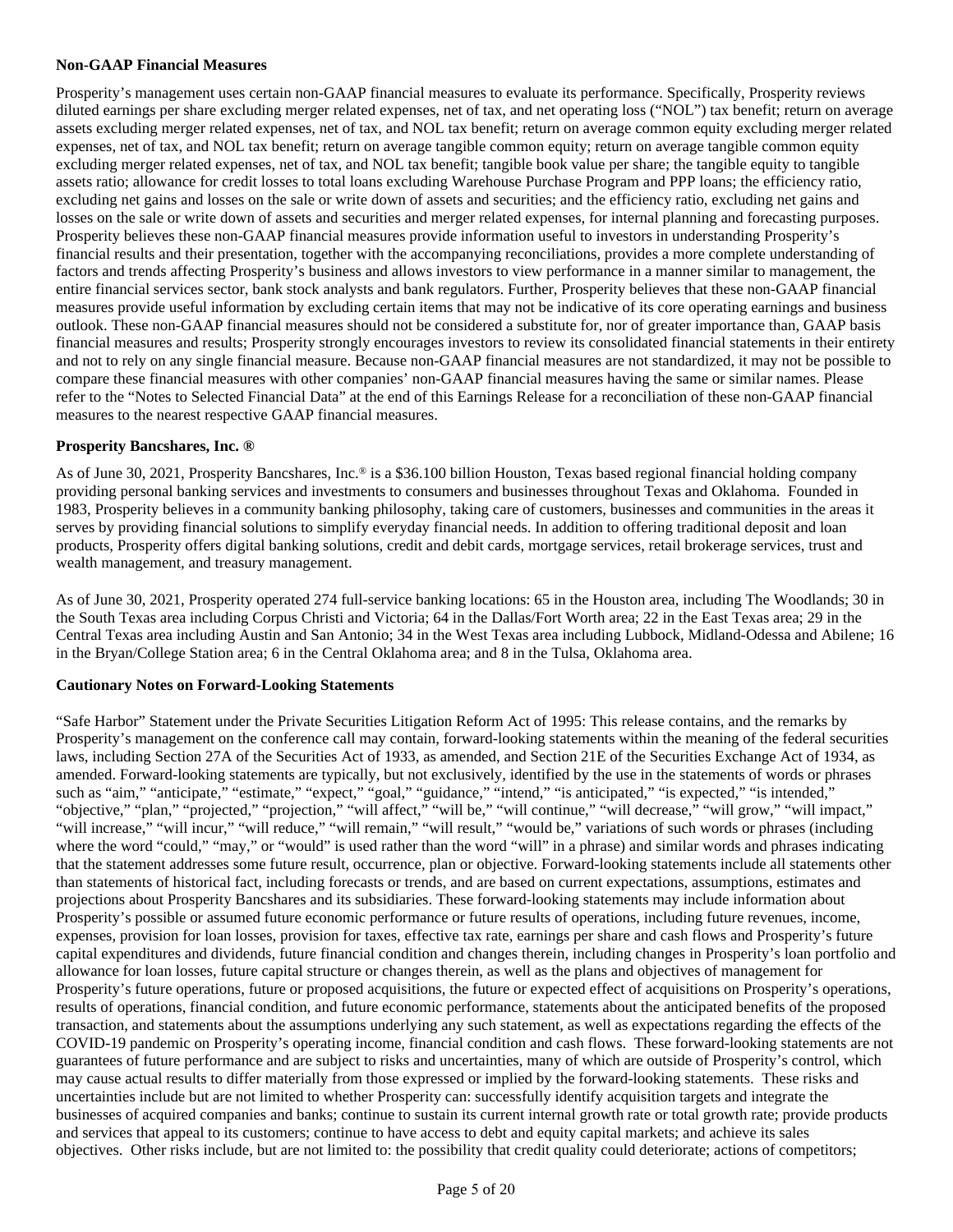changes in laws and regulations (including changes in governmental interpretations of regulations and changes in accounting standards); the possibility that the anticipated benefits of an acquisition transaction, are not realized when expected or at all, including as a result of the impact of, or problems arising from, the integration of two companies or as a result of the strength of the economy and competitive factors generally; a deterioration or downgrade in the credit quality and credit agency ratings of the securities in Prosperity's securities portfolio; customer and consumer demand, including customer and consumer response to marketing; effectiveness of spending, investments or programs; fluctuations in the cost and availability of supply chain resources; economic conditions, including currency rate, interest rate and commodity price fluctuations; the effect, impact, potential duration or other implications of the COVID-19 pandemic; and weather. These and various other factors are discussed in Prosperity Bancshares' Annual Report on Form 10-K for the year ended December 31, 2020 and other reports and statements Prosperity Bancshares has filed with the Securities and Exchange Commission ("SEC"). Copies of the SEC filings for Prosperity Bancshares may be downloaded from the Internet at no charge from [http://www.prosperitybankusa.com.](http://www.prosperitybankusa.com/)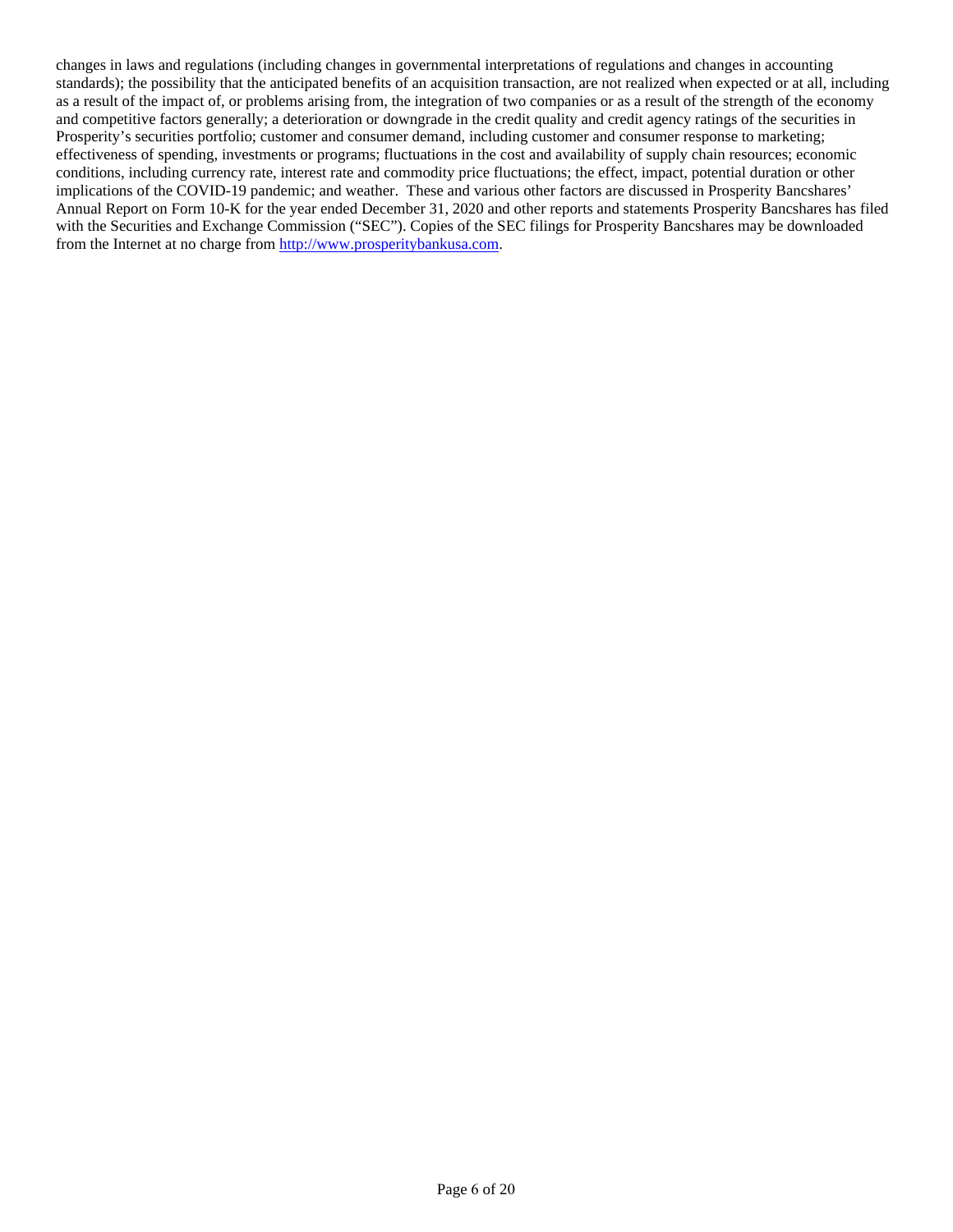Madisonville Park Cities Tomball Grant Navasota **Plano** Plano **Houston Area Waller** Waller Kermit Highway New Waverly Plano-West **Houston** West Columbia Parkway Rock Prairie **Preston Forest** Aldine Marton Wharton Preston Perston Parker Aldine Wharton Preston Parker Alief Winnie Southwest Parkway **Preston Parker** Alief Minnie Winnie **Other West Texas Area**<br>
Peston Roval Bellaire Wirt Wirt **Locations** Tower Point **Preston Royal Bellaire Reston Royal Bellaire Wirt Wirt Locations** 

# **Other Central Texas Area** Halton<br> **Locations** Hulen

Schulenburg Grand Prairie Grand Prairie Schulenburg Port Lavaca Garnett Garnett Garnett (Garnett Garnett Garnett Garnett Garnett Garnett Garnett Garnett Garnett Garnett Garnett Garnett Garnett Garnett Garnett Garnett Garne Seguin Jacksboro **Katy** Portland Harvard Smithville Mesquite Cinco Ranch Rockport Memorial Thorndale **Muenster** Muenster Katy-Spring Green Sinton Sheridan Sheridan Weimar **Runaway Bay** Runaway Bay **Reserves and S. Harvard** S. Harvard S. Harvard

Abrams Centre **East Texas Area Contract Centre Abilene**<br>Addison **Abrams Centre Addison**<br>Antilley Road Addison **Athens** Athens **Other Houston Area** Antilley Road<br>
Allen Blooming Grove **Contains Contains Contains Barrow Street** Allen Blooming Grove **Locations** Barrow Street Balch Springs Canton Cypress Street Balch Springs Canton Cypress Street Balch Springs Canton Canton Canton Canton Angleton Cypress Street Camp Wisdom Carthage Carthage Bay City Bay City Judge Ely<br>
Carrollton Corsicana Beaumont Mockingbird Carrollton Corsicana Beaumont Mockingbird Cedar Hill Crockett Cleveland Coppell Eustace East Bernard **Lubbock** East Plano and Gilmer Gilmer El Campo Bottom Company and Hel Campo 4th Street Euless Grapeland Dayton 66th Street Frisco Gun Barrel City Galveston 82nd Street Frisco Warren Jacksonville Groves 86th Street Frisco-West 28<sup>th</sup> Street Kerens Kerens Hempstead 38<sup>th</sup> Street

**Location Medical Center Medical Center Reller**<br> **Location Medical Drive** 

**Bryan/College Station Area** Garland Garland Longview Hitchcock Hitchcock Avenue Q<br>
Bryan Correspondence Avenue Correspondence and Mount Vernon Liberty Liberty North University Bryan Grapevine Grapevine Mount Vernon Liberty Mount University Bryan-29<sup>th</sup> Street **Street Grapevine Main** Palestine Palestine Magnolia Magnolia Texas Tech Student Union<br>Palestine Rusk Rusk Magnolia Parkway Bryan-East Magnolia Parkway (Kiest Rusk Rusk Magnolia Parkway Rusk Rusk Magnolia Parkway Rusk Magnolia Parkway<br>Bryan-North Mont Belvieu Bryan-North **Exterminiate Seven Points** Seven Points Mont Belvieu **Midland** Mont Belvieu Caldwell McKinney Teague Nederland Wadley College Station McKinney Eldorado Tyler-Beckham Needville Wall Street Wall Street Crescent Point McKinney Redbud Tyler-South Broadway Rosenberg Tyler-South Broadway Rosenberg Hearne **North Carrolton North Carrolton Tyler-University** Shadow Creek **Odessa** Huntsville Oak Cliff Winnsboro Spring Grandview

Wellborn Road Red Oak Beltway Big Spring Richardson Clear Lake **South Texas Area -** Brownfield **Central Texas Area** Richardson-West Copperfield **Corpus Christi** Brownwood **Austin Austin Cypress** Calallen Cisco Court Cypress Calallen Cisco Calallen Cisco Comando Court Cypress Calallen Comando Court Community Community Community Community Community Community Community Community Community Allandale The Colony Downtown Carmel Comanche Cedar Park Tollroad Eastex Northwest Early Congress Trinity Mills Fairfield Saratoga Floydada Lakeway Turtle Creek First Colony Timbergate Gorman Liberty Hill West 15th Plano Fry Road Water Street Levelland Northland West Allen Gessner Littlefield Oak Hill Westmoreland Gladebrook **Victoria** Merkel Research Blvd Wylie Grand Parkway Victoria Main Plainview Westlake San Angelo (San Angelo Heights Nicoria-Navarro San Angelo San Angelo San Angelo (San Angelo San Angelo **Fort Worth Highway 6 West Channel Accompany 1976** Victoria-North Slaton Shaton City (Slaton City Channel City Channel Shaton Shaton Shaton Shaton Shaton Shaton Shaton Shaton Shaton Shaton Shaton Shaton Shaton Shaton Shato Dripping Springs **Roanoke** Roanoke **Pecan Grove Aransas Pass** 23<sup>rd</sup> Street Elgin Stockyards Stockyards Pin Oak Beeville Beeville Expressway Flatonia River Oaks Colony Creek I-240 Georgetown **Other Dallas/Fort Worth Area** Sugar Land Cuero Cuero Memorial Memorial Cuero Memorial Cuero Memorial Cuero Memorial Cuero Memorial Cuero **Memorial** Cuero Memorial SW Medical Center Edna SW Medical Center **Locations** Edna **Collections** Goliad La Grange **Azle** Azle **Contract Accepted Azle** The Plaza **Gonzales** Gonzales **Locations** Lexington Ennis Uptown Hallettsville Edmond New Braunfels **Flower Mound** Communication Communication Communication Communication Communication Norman Norman Pleasanton and Gainesville **Called Accord Westheimer** Mathis Round Rock Glen Rose West University Padre Island **Tulsa Area** San Antonio Granbury Woodcreek Palacios **Tulsa**

Sanger **The Woodlands** Yoakum Utica Tower<br>
Waxahachie The Woodlands-College Park Yorktown Yorktown Yale **Dallas/Fort Worth Area Waxahachie The Woodlands-College Park**  $\textbf{Dallas} \qquad \qquad \text{Weatherford} \qquad \qquad \text{The Woodlands-I-45} \\ 14\text{th Street Plano} \qquad \qquad \text{The Woodlands-Research of the World States} \\ 14\text{Hence} \qquad \qquad \text{The Woodlands-Research of the World States} \\ 14\text{Hence} \qquad \qquad \text{The Woodlands-Research of the World States} \\ 14\text{Hence} \qquad \qquad \text{The Woodlands-Research of the World States} \\ 14\text{Hence} \qquad \qquad \text{The Woodlands-Research of the World States} \\ 14\text{Hence} \qquad \qquad \text{The Woodlands-Research of the World States} \\ 14\text{H$ 

### Bastrop **Caller Carry Communist Communist Carry Area Carry Communist Carry Area Carry Communist Central Oklahoma**<br>
Carry Communist Central Oklahoma<br>
Central Ok **Central Oklahoma Area**<br>
Pasadena **Alice** Alice **Central Oklahoma City**<br> **Central Oklahoma City** Dime Box Renaissance Square Pasadena Alice **Oklahoma City**

Kingsland **Arlington Coliad** Coliad **Other Central Oklahoma Area**<br>
La Grange Azle Arle **Arcana** Area

14th Street Plano The Woodlands-Research Forest **West Texas Area Other Tulsa Area Locations**

- - -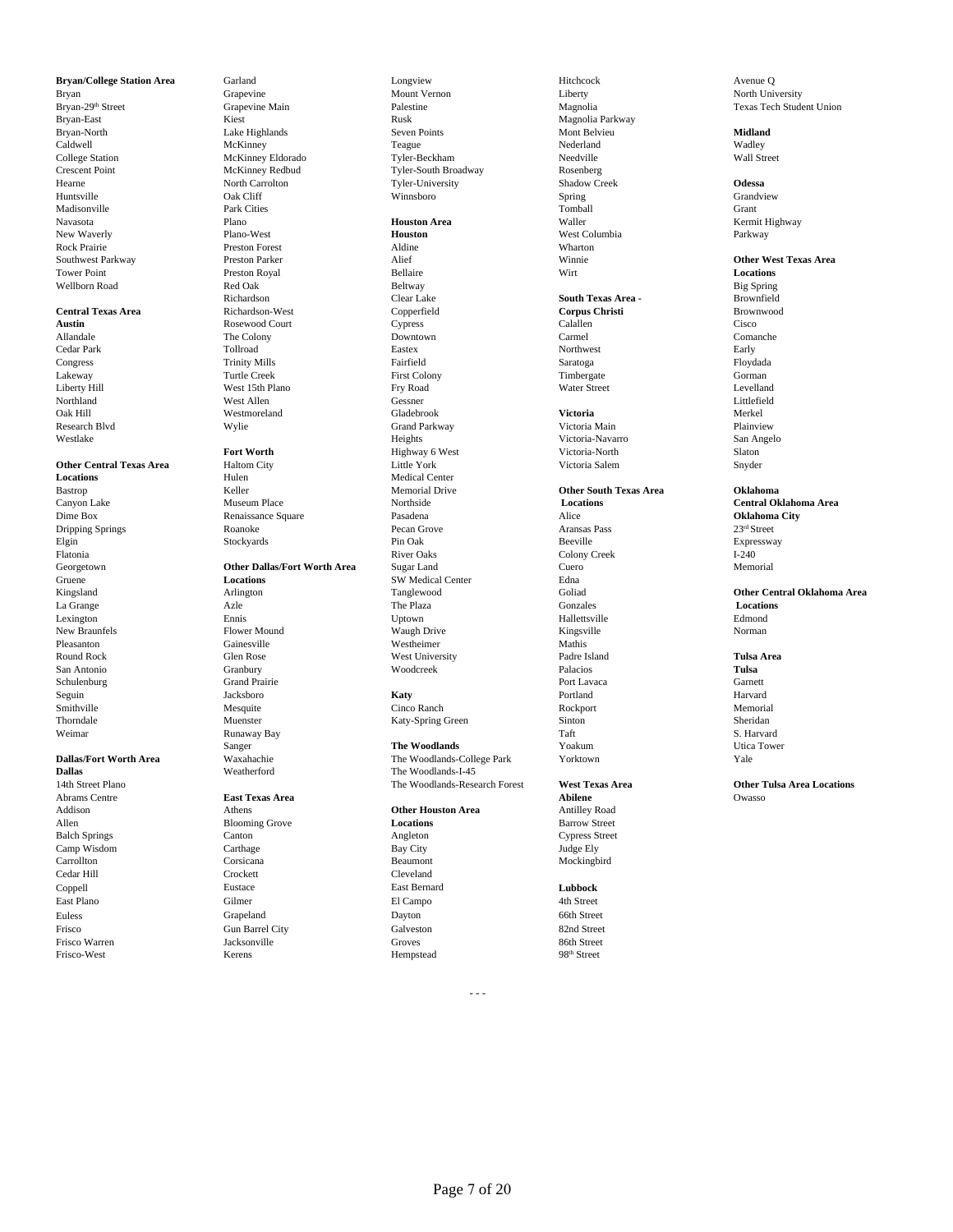|                                                  | Jun 30, 2021     | Mar 31, 2021 | Dec 31, 2020 | Sep 30, 2020           | Jun 30, 2020           |
|--------------------------------------------------|------------------|--------------|--------------|------------------------|------------------------|
| <b>Balance Sheet Data (at period end)</b>        |                  |              |              |                        |                        |
| Loans held for sale                              | \$<br>9,080      | \$<br>20,991 | \$<br>46,777 | $\mathbb{S}$<br>51,694 | $\mathbb{S}$<br>39,516 |
| Loans held for investment                        | 17,147,146       | 17,345,506   | 17,357,788   | 18,013,333             | 18,428,474             |
| Loans held for investment - Warehouse Purchase   |                  |              |              |                        |                        |
| Program                                          | 2,095,559        | 2,272,389    | 2,842,379    | 2,730,614              | 2,557,183              |
| <b>Total loans</b>                               | 19,251,785       | 19,638,886   | 20,246,944   | 20,795,641             | 21,025,173             |
|                                                  |                  |              |              |                        |                        |
| Investment securities <sup>(A)</sup>             | 11,918,691       | 10,088,002   | 8,542,820    | 7,431,495              | 7,717,586              |
| Federal funds sold                               | 281              | 8,986        | 553          | 56,469                 | 568                    |
| Allowance for credit losses                      | (302, 884)       | (307, 210)   | (316,068)    | (323, 635)             | (324, 205)             |
| Cash and due from banks                          | 1,059,879        | 1,947,235    | 1,342,996    | 1,031,193              | 332,873                |
| Goodwill                                         | 3,231,636        | 3,231,636    | 3,231,636    | 3,231,692              | 3,231,964              |
| Core deposit intangibles, net                    | 67,417           | 70,304       | 73,235       | 76,478                 | 79,748                 |
| Other real estate owned                          | 144              | 462          | 10,593       | 11,548                 | 6,160                  |
| Fixed assets, net                                | 324,502          | 326,970      | 323,572      | 325,994                | 324,975                |
| Other assets                                     | 548,473          | 553,147      | 602,994      | 560,724                | 571,807                |
| Total assets                                     | 36,099,924       | \$35,558,418 | \$34,059,275 | \$33,197,599           | \$32,966,649           |
|                                                  |                  |              |              |                        |                        |
| Noninterest-bearing deposits                     | 10,099,149<br>\$ | \$9,820,445  | \$9,151,233  | \$8,998,328            | \$9,040,257            |
| Interest-bearing deposits                        | 19,011,092       | 18,942,660   | 18,209,259   | 17,460,878             | 17,112,431             |
| Total deposits                                   | 29,110,241       | 28,763,105   | 27,360,492   | 26,459,206             | 26,152,688             |
| Other borrowings                                 |                  |              |              | 2,570                  | 103,131                |
| Securities sold under repurchase agreements      | 433,069          | 377,106      | 389,583      | 380,274                | 365,335                |
| Subordinated notes                               |                  |              |              | 125,146                | 125,365                |
| Allowance for credit losses on off-balance sheet |                  |              |              |                        |                        |
| credit exposures                                 | 29,947           | 29,947       | 29,947       | 29,947                 | 29,947                 |
| Other liabilities                                | 216,330          | 166,414      | 148,584      | 165,579                | 242,061                |
| <b>Total liabilities</b>                         | 29,789,587       | 29,336,572   | 27,928,606   | 27,162,722             | 27,018,527             |
| Shareholders' equity <sup>(B)</sup>              | 6,310,337        | 6,221,846    | 6,130,669    | 6,034,877              | 5,948,122              |
| Total liabilities and equity                     | \$ 36,099,924    | \$35,558,418 | \$34,059,275 | \$33,197,599           | \$32,966,649           |

**(A) Includes \$1,394, \$970, \$974, \$(442) and \$(1,767) in unrealized gains (losses) on available for sale securities for the quarterly periods ended June 30, 2021, March 31, 2021, December 31, 2020, September 30, 2020 and June 30, 2020, respectively.**

**(B) Includes \$1,101, \$766, \$770, \$(349) and \$(1,396) in after-tax unrealized gains (losses) on available for sale securities for the quarterly periods ended June 30, 2021, March 31, 2021, December 31, 2020, September 30, 2020 and June 30, 2020, respectively.**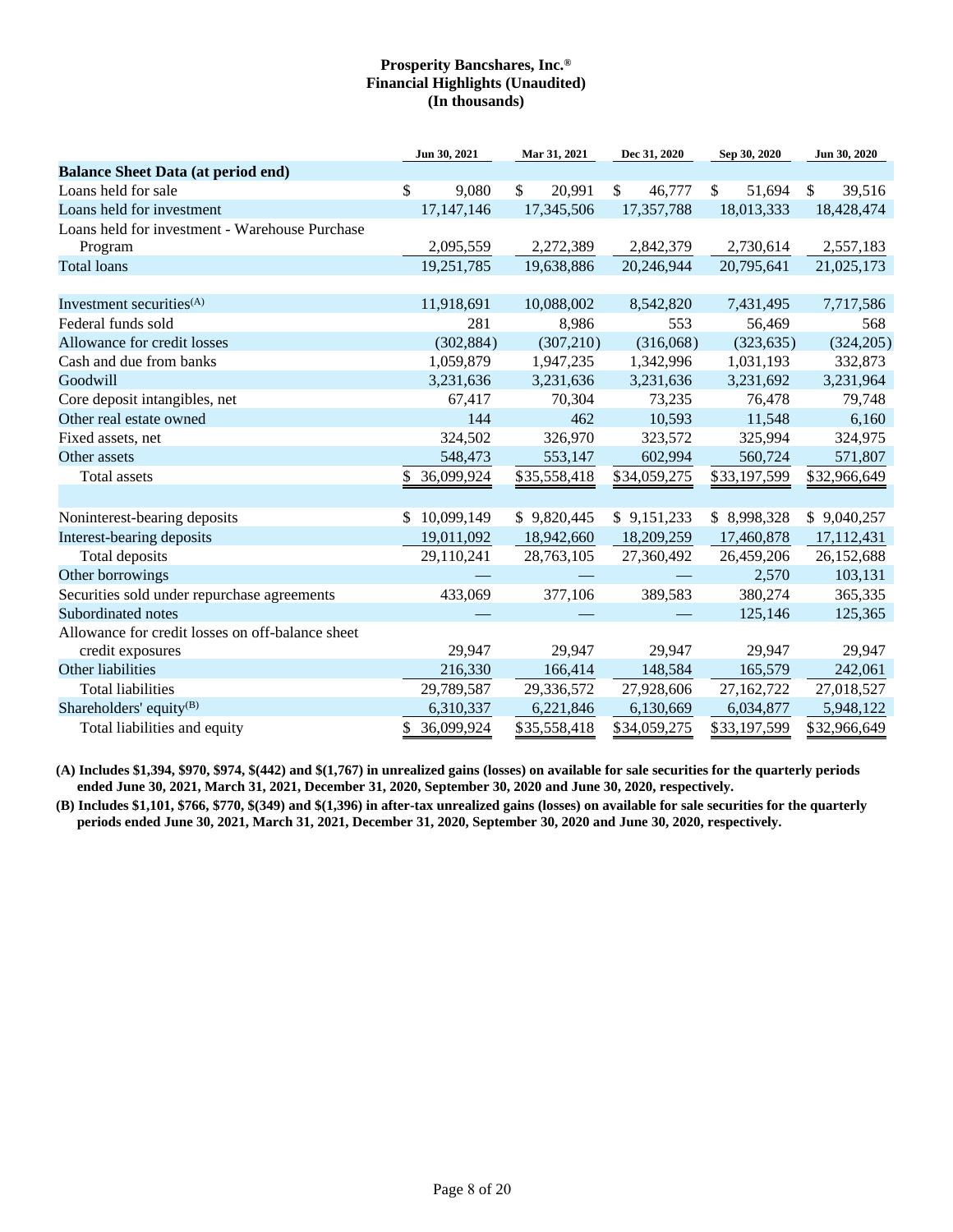|                                                                     |                 |                 | <b>Three Months Ended</b> |                 |                 | <b>Year-to-Date</b>      |                 |  |
|---------------------------------------------------------------------|-----------------|-----------------|---------------------------|-----------------|-----------------|--------------------------|-----------------|--|
|                                                                     | Jun 30,<br>2021 | Mar 31,<br>2021 | Dec 31,<br>2020           | Sep 30,<br>2020 | Jun 30,<br>2020 | Jun 30,<br>2021          | Jun 30,<br>2020 |  |
| <b>Income Statement Data</b>                                        |                 |                 |                           |                 |                 |                          |                 |  |
| Interest income:                                                    |                 |                 |                           |                 |                 |                          |                 |  |
| Loans                                                               | \$216,803       | \$ 233,075      | \$241,625                 | \$244,255       | \$242,772       | \$449,878                | \$490,015       |  |
| Securities <sup>(C)</sup>                                           | 43,708          | 38,677          | 36,721                    | 38,033          | 43,776          | 82,385                   | 92,058          |  |
| Federal funds sold and other earning assets                         | 340             | 351             | 301                       | 144             | 45              | 691                      | 758             |  |
| Total interest income                                               | 260,851         | 272,103         | 278,647                   | 282,432         | 286,593         | 532,954                  | 582,831         |  |
| Interest expense:                                                   |                 |                 |                           |                 |                 |                          |                 |  |
| Deposits                                                            | 15,288          | 17,362          | 19,757                    | 22,458          | 25,269          | 32,650                   | 60,287          |  |
| Other borrowings                                                    |                 |                 | 33                        | 52              | 533             |                          | 3,465           |  |
| Securities sold under repurchase agreements                         | 164             | 159             | 224                       | 309             | 337             | 323                      | 1,094           |  |
| Subordinated notes and trust preferred                              |                 |                 | 999                       | 1,500           | 1,499           |                          | 2,999           |  |
| Total interest expense                                              | 15,452          | 17,521          | 21,013                    | 24,319          | 27,638          | 32,973                   | 67,845          |  |
| Net interest income                                                 | 245.399         | 254,582         | 257,634                   | 258,113         | 258,955         | 499.981                  | 514,986         |  |
| Provision for credit losses                                         |                 |                 |                           | 10,000          | 10,000          | $\overline{\phantom{a}}$ | 10,000          |  |
| Net interest income after provision for credit losses               | 245,399         | 254,582         | 257,634                   | 248,113         | 248,955         | 499,981                  | 504,986         |  |
| Noninterest income:                                                 |                 |                 |                           |                 |                 |                          |                 |  |
| Nonsufficient funds (NSF) fees                                      | 6,560           | 6,687           | 8,051                     | 7,156           | 5,645           | 13,247                   | 15.088          |  |
| Credit card, debit card and ATM card income                         | 8,918           | 8,031           | 8,193                     | 8,315           | 7,263           | 16,949                   | 14,737          |  |
| Service charges on deposit accounts                                 | 6,062           | 5,978           | 6,046                     | 5,920           | 5,790           | 12,040                   | 11,894          |  |
| Trust income                                                        | 2,276           | 2,837           | 2,192                     | 2,502           | 2,242           | 5,113                    | 4,904           |  |
| Mortgage income                                                     | 2,914           | 3,307           | 3,989                     | 2,958           | 1,820           | 6,221                    | 3,830           |  |
| Brokerage income                                                    | 795             | 711             | 642                       | 628             | 584             | 1,506                    | 1,234           |  |
| Bank owned life insurance income                                    | 1,294           | 1,292           | 1,252                     | 1,449           | 1,508           | 2,586                    | 3,053           |  |
| Net (loss) on sale or write-down of assets                          | (244)           | (79)            | (675)                     | (528)           | (3,945)         | (323)                    | (4,330)         |  |
| Other noninterest income                                            | 6,981           | 5,244           | 6,857                     | 6,524           | 4,768           | 12,225                   | 9,653           |  |
| Total noninterest income                                            | 35,556          | 34,008          | 36,547                    | 34,924          | 25,675          | 69,564                   | 60,063          |  |
|                                                                     |                 |                 |                           |                 |                 |                          |                 |  |
| Noninterest expense:                                                |                 |                 |                           |                 |                 |                          |                 |  |
| Salaries and benefits                                               | 75,611          | 80,037          | 77,809                    | 75,068          | 79,109          | 155,648                  | 156,391         |  |
| Net occupancy and equipment                                         | 8,046           | 7,833           | 8,223                     | 8,644           | 9,190           | 15,879                   | 18,170          |  |
| Credit and debit card, data processing and<br>software amortization |                 | 8,233           | 8,442                     | 8,776           |                 |                          | 23,111          |  |
| Regulatory assessments and FDIC insurance                           | 8,718<br>2,670  | 2,670           | 2,670                     | 2,512           | 11,690<br>2,601 | 16,951<br>5,340          | 4,679           |  |
| Core deposit intangibles amortization                               | 2,887           | 2,931           |                           | 3,270           |                 |                          |                 |  |
| Depreciation                                                        | 4,513           | 4,540           | 3,243<br>4,261            | 4,605           | 3,293<br>4,598  | 5,818<br>9,053           | 6,656<br>9,366  |  |
|                                                                     |                 | 2,899           |                           | 3,027           | 3,324           |                          |                 |  |
| Communications                                                      | 2,982<br>198    | 244             | 2,931<br>279              | 258             |                 | 5,881<br>442             | 6,519           |  |
| Other real estate expense                                           |                 |                 |                           |                 | 40              |                          | 86              |  |
| Net (gain) loss on sale or write-down of other<br>real estate       | (1,839)         | (887)           | (195)                     | (137)           | $\overline{4}$  | (2,726)                  | (126)           |  |
| Merger related expenses                                             |                 |                 |                           |                 | 7,474           |                          | 8,018           |  |
| Other noninterest expense                                           | 11,405          | 10,576          | 12,542                    | 11,896          | 13,045          | 21,981                   | 26,239          |  |
| Total noninterest expense                                           | 115,191         | 119,076         | 120,205                   | 117,919         | 134,368         | 234,267                  | 259,109         |  |
| Income before income taxes                                          | 165,764         | 169,514         | 173,976                   | 165,118         | 140,262         | 335,278                  | 305,940         |  |
| Provision for income taxes                                          | 35,153          | 36,205          | 36,885                    | 35,054          | 9,361           | 71,358                   | 44,191          |  |
| Net income available to common shareholders                         | 130,611<br>\$   | \$<br>133,309   | \$<br>137,091             | \$<br>130,064   | \$<br>130,901   | 263,920<br>\$            | \$<br>261,749   |  |

**(C) Interest income on securities was reduced by net premium amortization of \$14,436, \$12,844, \$11,509, \$10,089 and \$9,224 for the three months ended June 30, 2021, March 31, 2021, December 31, 2020, September 30, 2020 and June 30, 2020, respectively, and \$27,280 and \$17,229 for the six months ended June 30, 2021 and June 30, 2020, respectively.**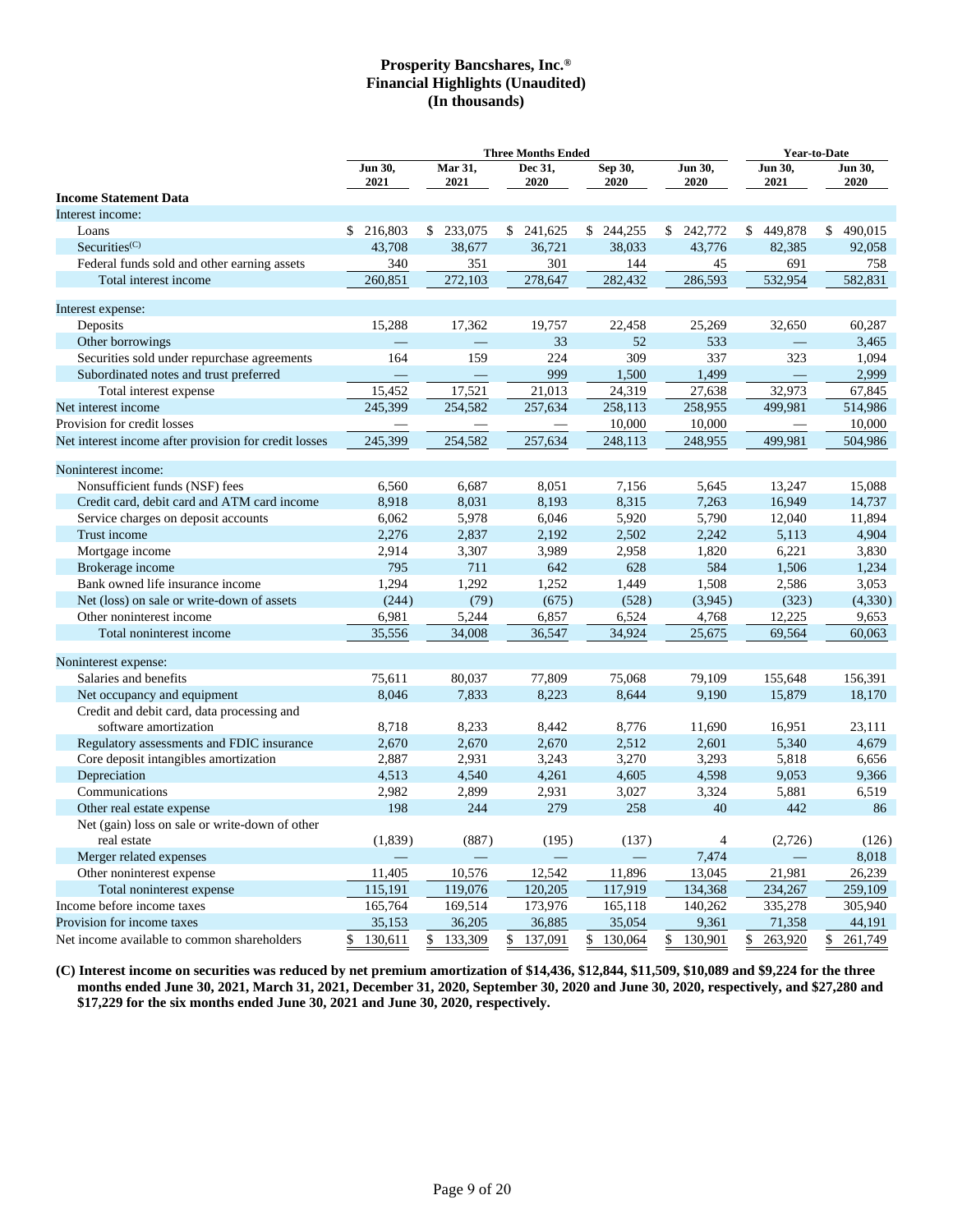### **Prosperity Bancshares, Inc. ® Financial Highlights (Unaudited) (Dollars and share amounts in thousands, except per share data and market prices)**

|                                                                            |                    |                 |                    |                 |                    | <b>Three Months Ended</b> |               |                 |               |                          | <b>Year-to-Date</b> |                 |               |                          |
|----------------------------------------------------------------------------|--------------------|-----------------|--------------------|-----------------|--------------------|---------------------------|---------------|-----------------|---------------|--------------------------|---------------------|-----------------|---------------|--------------------------|
|                                                                            |                    | Jun 30,<br>2021 |                    | Mar 31,<br>2021 |                    | Dec 31,<br>2020           |               | Sep 30,<br>2020 |               | Jun 30,<br>2020          |                     | Jun 30,<br>2021 |               | Jun 30,<br>2020          |
| <b>Profitability</b>                                                       |                    |                 |                    |                 |                    |                           |               |                 |               |                          |                     |                 |               |                          |
| Net income $(D)$ (E)                                                       |                    | \$130,611       |                    | \$133,309       |                    | \$137,091                 |               | \$130,064       |               | \$130,901                |                     | \$263,920       |               | \$261,749                |
| Basic earnings per share                                                   | \$                 | 1.41            | \$                 | 1.44            | \$                 | 1.48                      | \$            | 1.40            | \$            | 1.41                     | \$                  | 2.84            | \$            | 2.80                     |
| Diluted earnings per share                                                 | $\mathbb{S}$       | 1.41            | \$                 | 1.44            | $\mathbf{\hat{S}}$ | 1.48                      | \$            | 1.40            | $\mathsf{\$}$ | 1.41                     | \$                  | 2.84            | $\mathsf{\$}$ | 2.80                     |
| Return on average assets (F)                                               |                    | 1.45%           |                    | 1.54%           |                    | 1.63%                     |               | 1.58%           |               | $1.61\%$ <sup>(J)</sup>  |                     | 1.49%           |               | $1.64\%$ <sup>(J)</sup>  |
| Return on average common equity (F)                                        |                    | 8.31%           |                    | 8.60%           |                    | 8.98%                     |               | 8.64%           |               | $8.84\%$ <sup>(J)</sup>  |                     | 8.46%           |               | $8.85\%$ <sup>(J)</sup>  |
| Return on average tangible common equity $(F)$ (G)                         |                    | 17.49%          |                    | 18.43%          |                    | 19.57%                    |               | 19.19%          |               | $19.98\%$ <sup>(J)</sup> |                     | 17.95%          |               | $20.07\%$ <sup>(J)</sup> |
| Tax equivalent net interest margin (D)(E)(H)                               |                    | 3.11%           |                    | 3.41%           |                    | 3.49%                     |               | 3.57%           |               | 3.69%                    |                     | 3.26%           |               | 3.75%                    |
| Efficiency ratio <sup>(G)(I)</sup>                                         |                    | 40.96%          |                    | 41.25%          |                    | 40.77%                    |               | 40.17%          |               | 46.56% (K)               |                     | 41.11%          |               | 44.72% (K)               |
| <b>Liquidity and Capital Ratios</b>                                        |                    |                 |                    |                 |                    |                           |               |                 |               |                          |                     |                 |               |                          |
| Equity to assets                                                           |                    | 17.48%          |                    | 17.50%          |                    | 18.00%                    |               | 18.18%          |               | 18.04%                   |                     | 17.48%          |               | 18.04%                   |
| Common equity tier 1 capital                                               |                    | 15.26%          |                    | 14.60%          |                    | 13.74%                    |               | 13.17%          |               | 12.29%                   |                     | 15.26%          |               | 12.29%                   |
| Tier 1 risk-based capital                                                  |                    | 15.26%          |                    | 14.60%          |                    | 13.74%                    |               | 13.17%          |               | 12.29%                   |                     | 15.26%          |               | 12.29%                   |
| Total risk-based capital                                                   |                    | 15.71%          |                    | 15.07%          |                    | 14.23%                    |               | 14.28%          |               | 13.36%                   |                     | 15.71%          |               | 13.36%                   |
| Tier 1 leverage capital                                                    |                    | 9.50%           |                    | 9.68%           |                    | 9.67%                     |               | 9.57%           |               | 9.41%                    |                     | 9.50%           |               | 9.41%                    |
| Period end tangible equity to period end tangible<br>assets <sup>(G)</sup> |                    | 9.18%           |                    | 9.05%           |                    | 9.19%                     |               | 9.12%           |               | 8.89%                    |                     | 9.18%           |               | 8.89%                    |
| <b>Other Data</b>                                                          |                    |                 |                    |                 |                    |                           |               |                 |               |                          |                     |                 |               |                          |
| Weighted-average shares used in computing<br>earnings per common share     |                    |                 |                    |                 |                    |                           |               |                 |               |                          |                     |                 |               |                          |
| <b>Basic</b>                                                               |                    | 92,935          |                    | 92,854          |                    | 92,559                    |               | 92,656          |               | 92,658                   |                     | 92,895          |               | 93,514                   |
| Diluted                                                                    |                    | 92,935          |                    | 92,854          |                    | 92,559                    |               | 92,656          |               | 92,658                   |                     | 92,895          |               | 93,514                   |
| Period end shares outstanding                                              |                    | 92,935          |                    | 92,929          |                    | 92,571                    |               | 92,562          |               | 92.660                   |                     | 92,935          |               | 92,660                   |
| Cash dividends paid per common share                                       | \$                 | 0.49            | \$                 | 0.49            | \$                 | 0.49                      | \$            | 0.46            | \$            | 0.46                     | \$                  | 0.98            | \$            | 0.92                     |
| Book value per common share                                                | \$                 | 67.90           | \$                 | 66.95           | \$                 | 66.23                     | \$            | 65.20           | \$            | 64.19                    | \$                  | 67.90           | \$            | 64.19                    |
| Tangible book value per common share (G)                                   | \$                 | 32.40           | \$                 | 31.42           | \$                 | 30.53                     | \$            | 29.46           | \$            | 28.45                    | \$                  | 32.40           | \$            | 28.45                    |
| Common Stock Market Price                                                  |                    |                 |                    |                 |                    |                           |               |                 |               |                          |                     |                 |               |                          |
| High                                                                       | \$                 | 78.06           | \$                 | 83.02           | \$                 | 70.38                     | \$            | 60.63           | \$            | 72.95                    | \$                  | 83.02           | \$            | 75.22                    |
| Low                                                                        | \$                 | 69.83           | \$                 | 66.45           | \$                 | 50.43                     | \$            | 48.80           | \$            | 43.68                    | \$                  | 66.45           | \$            | 42.02                    |
| Period end closing price                                                   | $\mathbf{\hat{S}}$ | 71.80           | $\mathbf{\hat{S}}$ | 76.16           | $\mathbf{\$}$      | 69.36                     | $\mathsf{\$}$ | 51.83           | $\mathsf{\$}$ | 59.38                    | $\mathsf{\$}$       | 71.80           | \$            | 59.38                    |
| Employees – FTE (excluding overtime)                                       |                    | 3,724           |                    | 3,724           |                    | 3,756                     |               | 3,716           |               | 3,793                    |                     | 3,724           |               | 3,793                    |
| Number of banking centers                                                  |                    | 274             |                    | 275             |                    | 275                       |               | 275             |               | 275                      |                     | 274             |               | 275                      |

### **(D) Includes purchase accounting adjustments for the periods presented as follows:**

|                                    |              |              | <b>Year-to-Date</b> |              |              |              |              |
|------------------------------------|--------------|--------------|---------------------|--------------|--------------|--------------|--------------|
|                                    | Jun 30, 2021 | Mar 31, 2021 | Dec 31, 2020        | Sep 30, 2020 | Jun 30, 2020 | Jun 30, 2021 | Jun 30, 2020 |
| Loan discount accretion            |              |              |                     |              |              |              |              |
| ASC 310-20                         | \$9,731      | \$13,313     | \$13.514            | \$16,729     | \$17,999     | \$23,044     | \$40,462     |
| <b>ASC 310-30</b>                  | \$2.462      | \$3,027      | \$2,545             | \$5,805      | \$6,267      | \$5,489      | \$12,286     |
| <b>Securities net amortization</b> | \$171        | \$111        | \$66                | \$116        | \$203        | \$282        | \$397        |
| Time deposits amortization         | \$327        | \$507        | \$790               | \$1,240      | \$1,793      | \$834        | \$4,063      |

**(E) Using effective tax rate of 21.2%, 21.4%, 21.2%, 21.2% and 6.7% for the three months ended June 30, 2021, March 31, 2021, December 31, 2020, September 30, 2020 and June 30, 2020, respectively, and 21.3% and 14.4% for the six months ended June 30, 2021 and June 30, 2020, respectively. Net income for the second quarter of 2020 includes a tax benefit for NOL due to the CARES Act.**

**(F) Interim periods annualized.**

**(G) Refer to the "Notes to Selected Financial Data" at the end of this Earnings Release for a reconciliation of this non-GAAP financial measure to the nearest GAAP financial measure.**

**(H) Net interest margin for all periods presented is based on average balances on an actual 365-day or 366-day basis.**

**(I) Calculated by dividing total noninterest expense, excluding credit loss provisions, by net interest income plus noninterest income, excluding net gains and losses on the sale or write down of assets and securities. Additionally, taxes are not part of this calculation.**

**(J) For calculations of the annualized returns on average assets, average common equity and average tangible common equity excluding merger related expenses, net of tax, and NOL tax benefit, refer to the "Notes to Selected Financial Data" at the end of this Earnings Release for a reconciliation of this non-GAAP financial measure to the nearest GAAP financial measure.**

**(K) For calculations of the efficiency ratio excluding merger related expenses, net of tax, refer to the "Notes to Selected Financial Data" at the end of this Earnings Release for a reconciliation of this non-GAAP financial measure to the nearest GAAP financial measure.**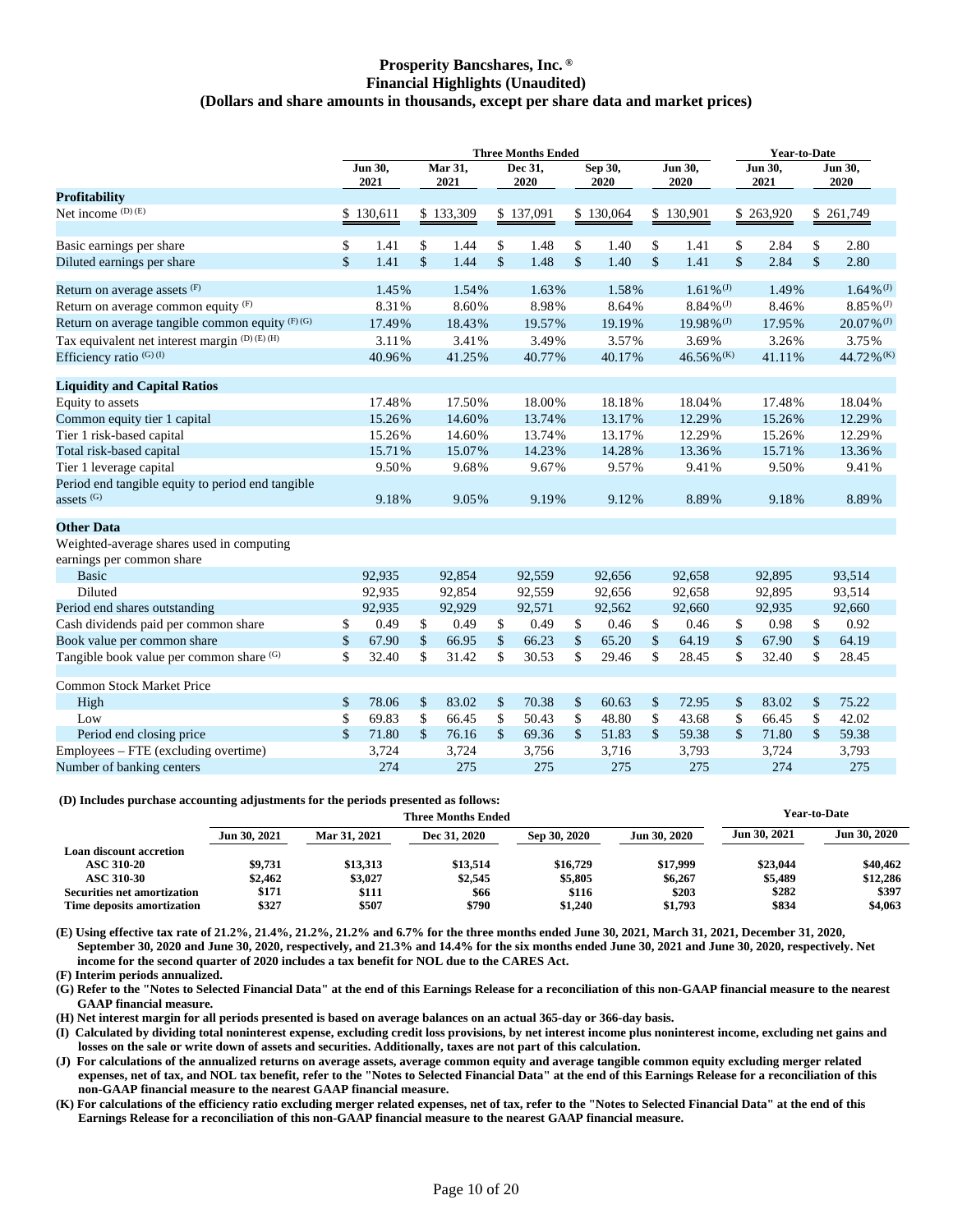| <b>YIELD ANALYSIS</b>                                    |                           | <b>Three Months Ended</b>                             |                           |     |                           |                                                       |                           |     |                           |                                                       |                           |     |  |
|----------------------------------------------------------|---------------------------|-------------------------------------------------------|---------------------------|-----|---------------------------|-------------------------------------------------------|---------------------------|-----|---------------------------|-------------------------------------------------------|---------------------------|-----|--|
|                                                          |                           | Jun 30, 2021                                          |                           |     | Mar 31, 2021              |                                                       |                           |     | Jun 30, 2020              |                                                       |                           |     |  |
|                                                          | Average<br><b>Balance</b> | <b>Interest</b><br>Earned/<br><b>Interest</b><br>Paid | Average<br>Yield/<br>Rate | (L) | Average<br><b>Balance</b> | <b>Interest</b><br>Earned/<br><b>Interest</b><br>Paid | Average<br>Yield/<br>Rate | (L) | Average<br><b>Balance</b> | <b>Interest</b><br>Earned/<br><b>Interest</b><br>Paid | Average<br>Yield/<br>Rate | (L) |  |
| Interest-earning assets:                                 |                           |                                                       |                           |     |                           |                                                       |                           |     |                           |                                                       |                           |     |  |
| Loans held for sale                                      | \$<br>13,716 \$           | 109                                                   | 3.19%                     | \$  | 33,327 \$                 | 238                                                   | 2.90%                     |     | \$<br>63,338 \$           | 523                                                   | 3.32%                     |     |  |
| Loans held for investment                                | 17.305.259                | 200,817                                               | 4.65%                     |     | 17,279,066                | 213,978 5.02%                                         |                           |     | 18,135,226                | 228,062                                               | 5.06%                     |     |  |
| Loans held for investment - Warehouse                    |                           |                                                       |                           |     |                           |                                                       |                           |     |                           |                                                       |                           |     |  |
| Purchase Program                                         | 1,984,305                 | 15,877                                                | 3.21%                     |     | 2,369,601                 | 18,859                                                | 3.23%                     |     | 1,843,097                 | 14,187                                                | 3.10%                     |     |  |
| <b>Total Loans</b>                                       | 19,303,280                | 216,803                                               | 4.50%                     |     | 19,681,994                | 233,075                                               | 4.80%                     |     | 20,041,661                | 242,772                                               | 4.87%                     |     |  |
| Investment securities                                    | 11,180,948                | 43,708                                                | 1.57%                     | (M) | 9,148,841                 | 38,677                                                | 1.71%                     | (M) | 8,054,008                 | 43,776                                                | 2.19%                     | (M) |  |
| Federal funds sold and other earning assets              | 1,221,993                 | 340                                                   | 0.11%                     |     | 1,506,645                 | 351                                                   | 0.09%                     |     | 172,761                   | 45                                                    | 0.10%                     |     |  |
| Total interest-earning assets                            | 31,706,221                | 260,851                                               | 3.30%                     |     | 30,337,480                | 272,103                                               | 3.64%                     |     | 28,268,430                | 286,593                                               | 4.08%                     |     |  |
| Allowance for credit losses                              | (306, 059)                |                                                       |                           |     | (315,590)                 |                                                       |                           |     | (325, 720)                |                                                       |                           |     |  |
| Noninterest-earning assets                               | 4,695,860                 |                                                       |                           |     | 4,522,470                 |                                                       |                           |     | 4,562,016                 |                                                       |                           |     |  |
| <b>Total assets</b>                                      | \$36,096,022              |                                                       |                           |     | \$34,544,360              |                                                       |                           |     | \$32,504,726              |                                                       |                           |     |  |
|                                                          |                           |                                                       |                           |     |                           |                                                       |                           |     |                           |                                                       |                           |     |  |
| Interest-bearing liabilities:                            |                           |                                                       |                           |     |                           |                                                       |                           |     |                           |                                                       |                           |     |  |
| Interest-bearing demand deposits                         | $$6,281,068$ \;           | 5,471                                                 | 0.35%                     |     | $$6,112,469$ \;           |                                                       | 5,943 0.39%               |     | $$4,949,023$ \$           | 4,621                                                 | 0.38%                     |     |  |
| Savings and money market deposits                        | 9,872,624                 | 5,490                                                 | 0.22%                     |     | 9,420,064                 |                                                       | 5,753 0.25%               |     | 8,537,352                 | 8,745                                                 | 0.41%                     |     |  |
| Certificates and other time deposits                     | 2,980,186                 | 4,327                                                 | 0.58%                     |     | 3,031,621                 |                                                       | 5,666 0.76%               |     | 3,224,196                 | 11,903                                                | 1.48%                     |     |  |
| Other borrowings                                         |                           |                                                       |                           |     |                           |                                                       |                           |     | 474,867                   | 533                                                   | 0.45%                     |     |  |
| Securities sold under repurchase agreements              | 383,975                   | 164                                                   | 0.17%                     |     | 376,662                   | 159                                                   | 0.17%                     |     | 365,077                   | 337                                                   | 0.37%                     |     |  |
| Subordinated notes                                       |                           |                                                       |                           |     |                           |                                                       |                           |     | 125,475                   | 1,499                                                 | 4.80%                     |     |  |
| Total interest-bearing liabilities                       | 19,517,853                | 15,452                                                | $0.32\%$ <sup>(N)</sup>   |     | 18,940,816                | 17,521                                                | 0.38%                     | (N) | 17,675,990                | 27,638                                                | 0.63%                     | (N) |  |
| Noninterest-bearing liabilities:                         |                           |                                                       |                           |     |                           |                                                       |                           |     |                           |                                                       |                           |     |  |
| Noninterest-bearing demand deposits                      | 10,062,085                |                                                       |                           |     | 9,206,791                 |                                                       |                           |     | 8,583,734                 |                                                       |                           |     |  |
| Allowance for credit losses on off-balance               |                           |                                                       |                           |     |                           |                                                       |                           |     |                           |                                                       |                           |     |  |
| sheet credit exposures                                   | 29,947                    |                                                       |                           |     | 29,947                    |                                                       |                           |     | 29,947                    |                                                       |                           |     |  |
| Other liabilities                                        | 198,748                   |                                                       |                           |     | 169,138                   |                                                       |                           |     | 289,899                   |                                                       |                           |     |  |
| <b>Total liabilities</b>                                 | 29,808,633                |                                                       |                           |     | 28,346,692                |                                                       |                           |     | 26,579,570                |                                                       |                           |     |  |
| Shareholders' equity                                     | 6,287,389                 |                                                       |                           |     | 6,197,668                 |                                                       |                           |     | 5,925,156                 |                                                       |                           |     |  |
| Total liabilities and shareholders' equity               | \$36,096,022              |                                                       |                           |     | \$34,544,360              |                                                       |                           |     | \$32,504,726              |                                                       |                           |     |  |
|                                                          |                           |                                                       |                           |     |                           |                                                       |                           |     |                           |                                                       |                           |     |  |
| Net interest income and margin                           |                           | \$245,399                                             | 3.10%                     |     |                           | \$254,582                                             | 3.40%                     |     |                           | \$258,955                                             | 3.68%                     |     |  |
| Non-GAAP to GAAP reconciliation:                         |                           |                                                       |                           |     |                           |                                                       |                           |     |                           |                                                       |                           |     |  |
| Tax equivalent adjustment                                |                           | 586                                                   |                           |     |                           | 635                                                   |                           |     |                           | 690                                                   |                           |     |  |
| Net interest income and margin (tax<br>equivalent basis) |                           | \$245,985                                             | 3.11%                     |     |                           | \$255,217 3.41%                                       |                           |     |                           | \$259,645                                             | 3.69%                     |     |  |

**(L) Annualized and based on an actual 365-day or 366-day basis.**

**(M) Yield on securities was impacted by net premium amortization of \$14,436, \$12,844 and \$9,224 for the three months ended June 30, 2021, March 31, 2021 and June 30, 2020, respectively.**

**(N) Total cost of funds, including noninterest bearing deposits, was 0.21%, 0.25% and 0.42% for the three months ended June 30, 2021, March 31, 2021 and June 30, 2020, respectively.**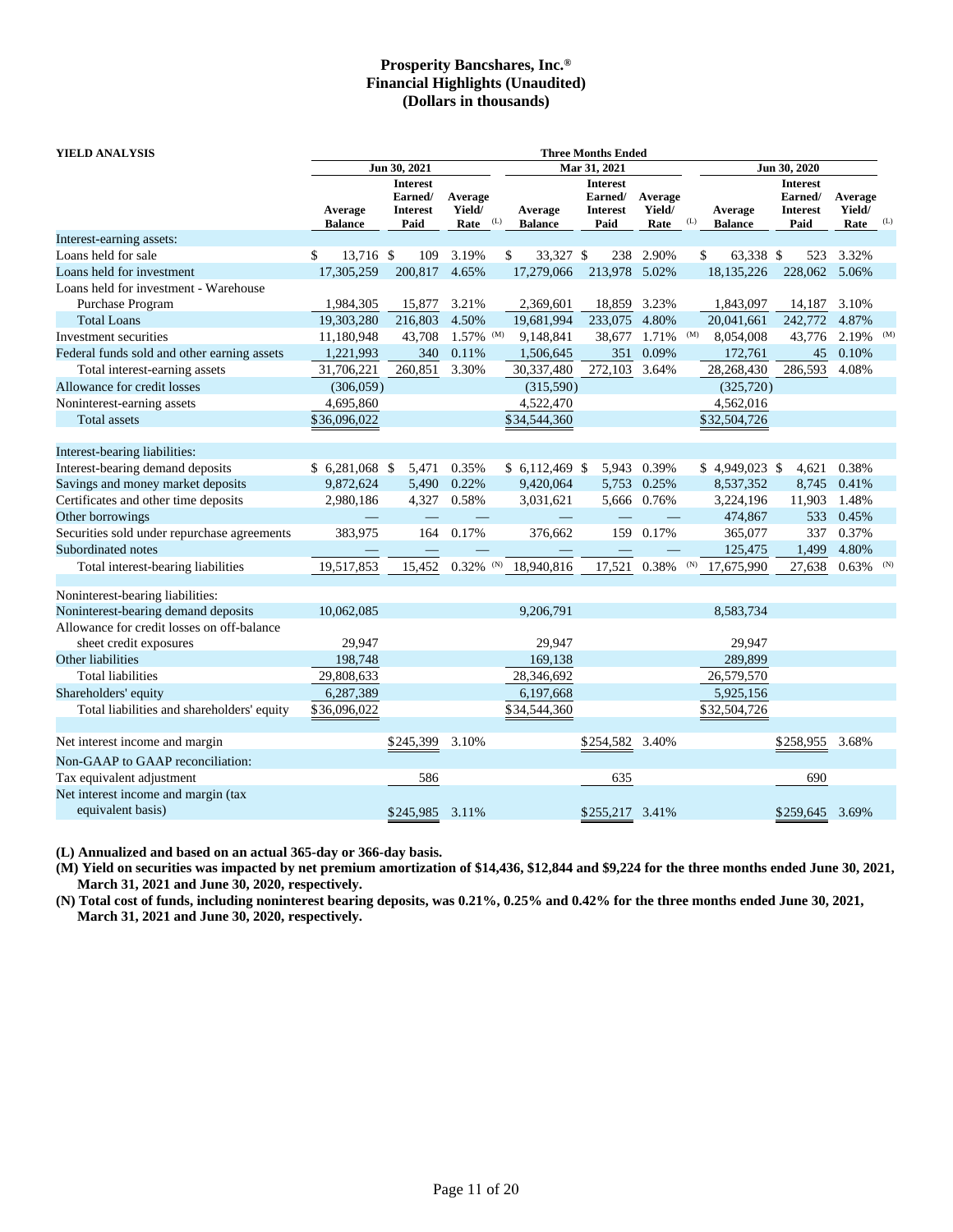| YIELD ANALYSIS                                          |                              |    |                            |                   | Year-to-Date |                |              |                            |                   |                          |
|---------------------------------------------------------|------------------------------|----|----------------------------|-------------------|--------------|----------------|--------------|----------------------------|-------------------|--------------------------|
|                                                         | Jun 30, 2021<br>Jun 30, 2020 |    |                            |                   |              |                |              |                            |                   |                          |
|                                                         |                              |    | <b>Interest</b>            |                   |              |                |              | <b>Interest</b>            |                   |                          |
|                                                         | Average                      |    | Earned/<br><b>Interest</b> | Average<br>Yield/ |              | Average        |              | Earned/<br><b>Interest</b> | Average<br>Yield/ |                          |
|                                                         | <b>Balance</b>               |    | Paid                       | Rate              | (0)          | <b>Balance</b> |              | Paid                       | Rate              | (0)                      |
| Interest-earning assets:                                |                              |    |                            |                   |              |                |              |                            |                   |                          |
| Loans held for sale                                     | \$<br>23,468                 | \$ | 347                        | 2.98%             |              | 65,128<br>\$   | $\mathbb{S}$ | 1,155                      | 3.57%             |                          |
| Loans held for investment                               | 17,292,235                   |    | 414,795                    | 4.84%             |              | 17,699,162     |              | 464,579                    | 5.28%             |                          |
| Loans held for investment - Warehouse Purchase          |                              |    |                            |                   |              |                |              |                            |                   |                          |
| Program                                                 | 2,175,888                    |    | 34,736                     | 3.22%             |              | 1,481,710      |              | 24,281                     | 3.30%             |                          |
| <b>Total loans</b>                                      | 19,491,591                   |    | 449,878                    | 4.65%             |              | 19,246,000     |              | 490,015                    | 5.12%             |                          |
| Investment securities                                   | 10,170,508                   |    | 82,385                     | 1.63%             | (P)          | 8,244,102      |              | 92,058                     | 2.25%             | (P)                      |
| Federal funds sold and other earning assets             | 1,363,533                    |    | 691                        | 0.10%             |              | 198,196        |              | 758                        | 0.77%             |                          |
| Total interest-earning assets                           | 31,025,632                   |    | 532,954                    | 3.46%             |              | 27,688,298     |              | 582,831                    | 4.23%             |                          |
| Allowance for credit losses <sup>(B)</sup>              | (310,798)                    |    |                            |                   |              | (326, 862)     |              |                            |                   |                          |
| Noninterest-earning assets                              | 4,609,640                    |    |                            |                   |              | 4,569,631      |              |                            |                   |                          |
| <b>Total assets</b>                                     | \$35,324,474                 |    |                            |                   |              | \$31,931,067   |              |                            |                   |                          |
|                                                         |                              |    |                            |                   |              |                |              |                            |                   |                          |
| Interest-bearing liabilities:                           |                              |    |                            |                   |              |                |              |                            |                   |                          |
| Interest-bearing demand deposits                        | \$6,197,235                  | \$ | 11,414                     | 0.37%             |              | \$4,969,700    | \$           | 11,717                     | 0.47%             |                          |
| Savings and money market deposits                       | 9,647,594                    |    | 11,243                     | 0.24%             |              | 8,251,396      |              | 22,867                     | 0.56%             |                          |
| Certificates and other time deposits                    | 3,005,761                    |    | 9,993                      | 0.67%             |              | 3,314,472      |              | 25,703                     | 1.56%             |                          |
| Other borrowings                                        |                              |    |                            |                   |              | 653,914        |              | 3,465                      | 1.07%             |                          |
| Securities sold under repurchase agreements             | 380,339                      |    | 323                        | 0.17%             |              | 365,846        |              | 1,094                      | 0.60%             |                          |
| Subordinated notes                                      |                              |    |                            |                   |              | 125,585        |              | 2,999                      | 4.80%             |                          |
| Total interest-bearing liabilities                      | 19,230,929                   |    | 32,973                     | 0.35%             | (Q)          | 17,680,913     |              | 67,845                     | 0.77%             | $\left( \text{Q}\right)$ |
|                                                         |                              |    |                            |                   |              |                |              |                            |                   |                          |
| Noninterest-bearing liabilities:                        |                              |    |                            |                   |              |                |              |                            |                   |                          |
| Noninterest-bearing demand deposits                     | 9,636,800                    |    |                            |                   |              | 8,037,767      |              |                            |                   |                          |
| Allowance for credit losses on off-balance sheet credit |                              |    |                            |                   |              |                |              |                            |                   |                          |
| exposures                                               | 29,947                       |    |                            |                   |              | 21,478         |              |                            |                   |                          |
| Other liabilities                                       | 184,023                      |    |                            |                   |              | 276,211        |              |                            |                   |                          |
| <b>Total liabilities</b>                                | 29,081,699                   |    |                            |                   |              | 26,016,369     |              |                            |                   |                          |
| Shareholders' equity                                    | 6,242,775                    |    |                            |                   |              | 5,914,698      |              |                            |                   |                          |
| Total liabilities and shareholders' equity              | 35,324,474                   |    |                            |                   |              | \$31,931,067   |              |                            |                   |                          |
|                                                         |                              |    |                            |                   |              |                |              |                            |                   |                          |
| Net interest income and margin                          |                              | \$ | 499,981                    | 3.25%             |              |                | \$           | 514,986                    | 3.74%             |                          |
| Non-GAAP to GAAP reconciliation:                        |                              |    |                            |                   |              |                |              |                            |                   |                          |
| Tax equivalent adjustment                               |                              |    | 1,222                      |                   |              |                |              | 1,413                      |                   |                          |
| Net interest income and margin (tax equivalent basis)   |                              | \$ | 501,203                    | 3.26%             |              |                | \$           | 516,399                    | 3.75%             |                          |

**(O) Annualized and based on an actual 365-day or 366-day basis.**

**(P) Yield on securities was impacted by net premium amortization of \$27,280 and \$17,229 for the six months ended June 30, 2021 and 2020, respectively.**

**(Q) Total cost of funds, including noninterest bearing deposits, was 0.23% and 0.53% for the six months ended June 30, 2021 and 2020, respectively.**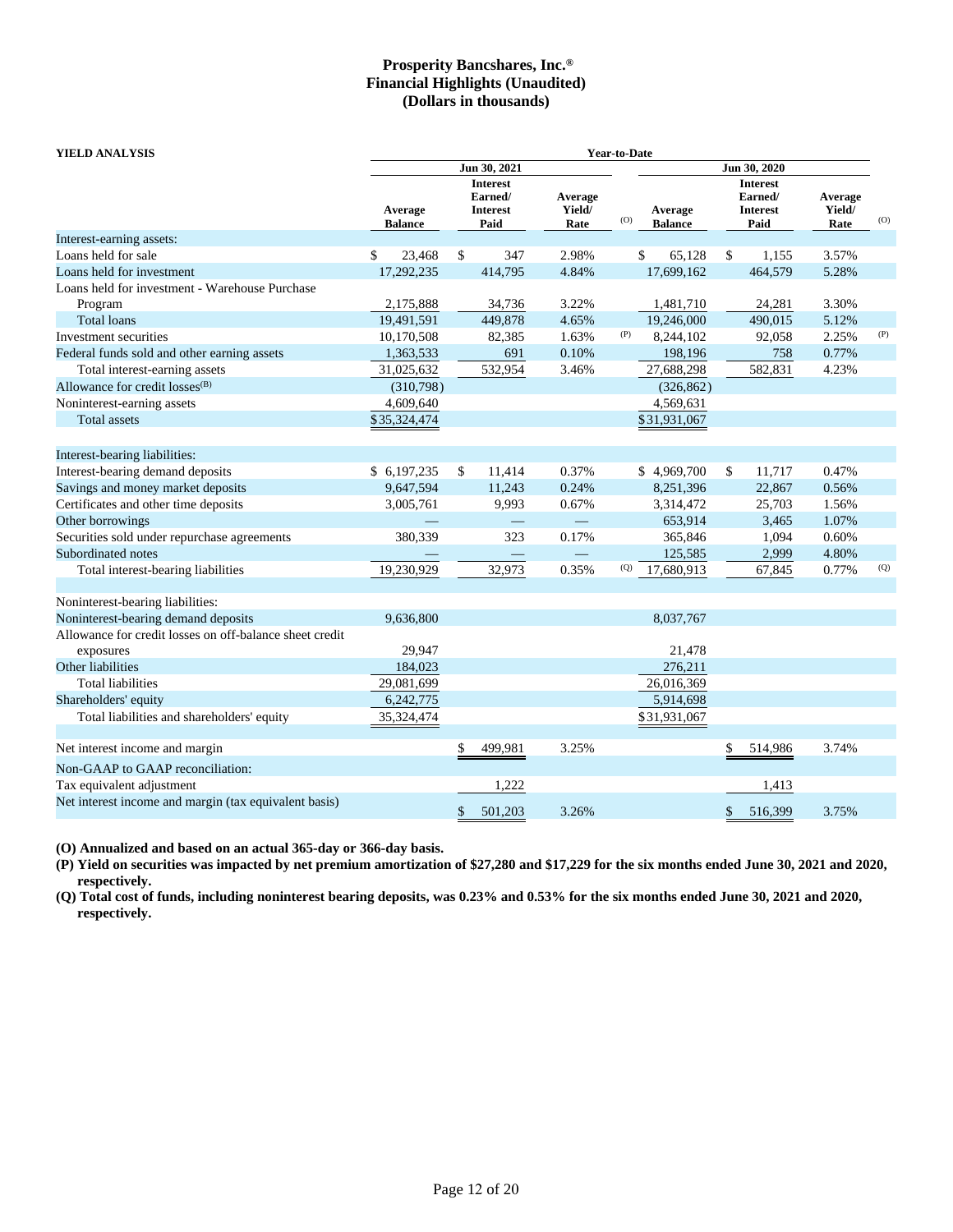|                                                | <b>Three Months Ended</b> |              |              |              |              |  |  |  |  |  |
|------------------------------------------------|---------------------------|--------------|--------------|--------------|--------------|--|--|--|--|--|
|                                                | Jun 30, 2021              | Mar 31, 2021 | Dec 31, 2020 | Sep 30, 2020 | Jun 30, 2020 |  |  |  |  |  |
| YIELD TREND <sup>(R)</sup>                     |                           |              |              |              |              |  |  |  |  |  |
| <b>Interest-Earning Assets:</b>                |                           |              |              |              |              |  |  |  |  |  |
| Loans held for sale                            | 3.19%                     | 2.90%        | 3.23%        | 3.30%        | 3.32%        |  |  |  |  |  |
| Loans held for investment                      | 4.65%                     | 5.02%        | 4.95%        | 4.91%        | 5.06%        |  |  |  |  |  |
| Loans held for investment - Warehouse Purchase |                           |              |              |              |              |  |  |  |  |  |
| Program                                        | 3.21%                     | 3.23%        | 3.20%        | 3.18%        | 3.10%        |  |  |  |  |  |
| Total loans                                    | 4.50%                     | 4.80%        | 4.72%        | 4.72%        | 4.87%        |  |  |  |  |  |
| Investment securities (S)                      | 1.57%                     | 1.71%        | 1.83%        | 1.99%        | 2.19%        |  |  |  |  |  |
| Federal funds sold and other earning assets    | 0.11%                     | $0.09\%$     | 0.11%        | $0.09\%$     | 0.10%        |  |  |  |  |  |
| Total interest-earning assets                  | 3.30%                     | 3.64%        | 3.76%        | 3.90%        | 4.08%        |  |  |  |  |  |
|                                                |                           |              |              |              |              |  |  |  |  |  |
| <b>Interest-Bearing Liabilities:</b>           |                           |              |              |              |              |  |  |  |  |  |
| Interest-bearing demand deposits               | 0.35%                     | 0.39%        | 0.38%        | 0.38%        | 0.38%        |  |  |  |  |  |
| Savings and money market deposits              | 0.22%                     | 0.25%        | 0.30%        | $0.35\%$     | 0.41%        |  |  |  |  |  |
| Certificates and other time deposits           | 0.58%                     | 0.76%        | 0.98%        | 1.23%        | 1.48%        |  |  |  |  |  |
| Other borrowings                               |                           |              | 5.39%        | 1.49%        | 0.45%        |  |  |  |  |  |
| Securities sold under repurchase agreements    | 0.17%                     | 0.17%        | 0.24%        | $0.32\%$     | 0.37%        |  |  |  |  |  |
| Subordinated notes                             |                           |              | 4.87%        | 4.76%        | 4.80%        |  |  |  |  |  |
| Total interest-bearing liabilities             | 0.32%                     | 0.38%        | 0.46%        | 0.54%        | $0.63\%$     |  |  |  |  |  |
|                                                |                           |              |              |              |              |  |  |  |  |  |
| Net Interest Margin                            | 3.10%                     | 3.40%        | 3.48%        | 3.56%        | 3.68%        |  |  |  |  |  |
| Net Interest Margin (tax equivalent)           | 3.11%                     | 3.41%        | 3.49%        | 3.57%        | 3.69%        |  |  |  |  |  |

**(R) Annualized and based on average balances on an actual 365-day or 366-day basis.**

**(S) Yield on securities was impacted by net premium amortization of \$14,436, \$12,844, \$11,509, \$10,089 and \$9,224 for the three months ended June 30, 2021, March 31, 2021, December 31, 2020, September 30, 2020 and June 30, 2020, respectively.**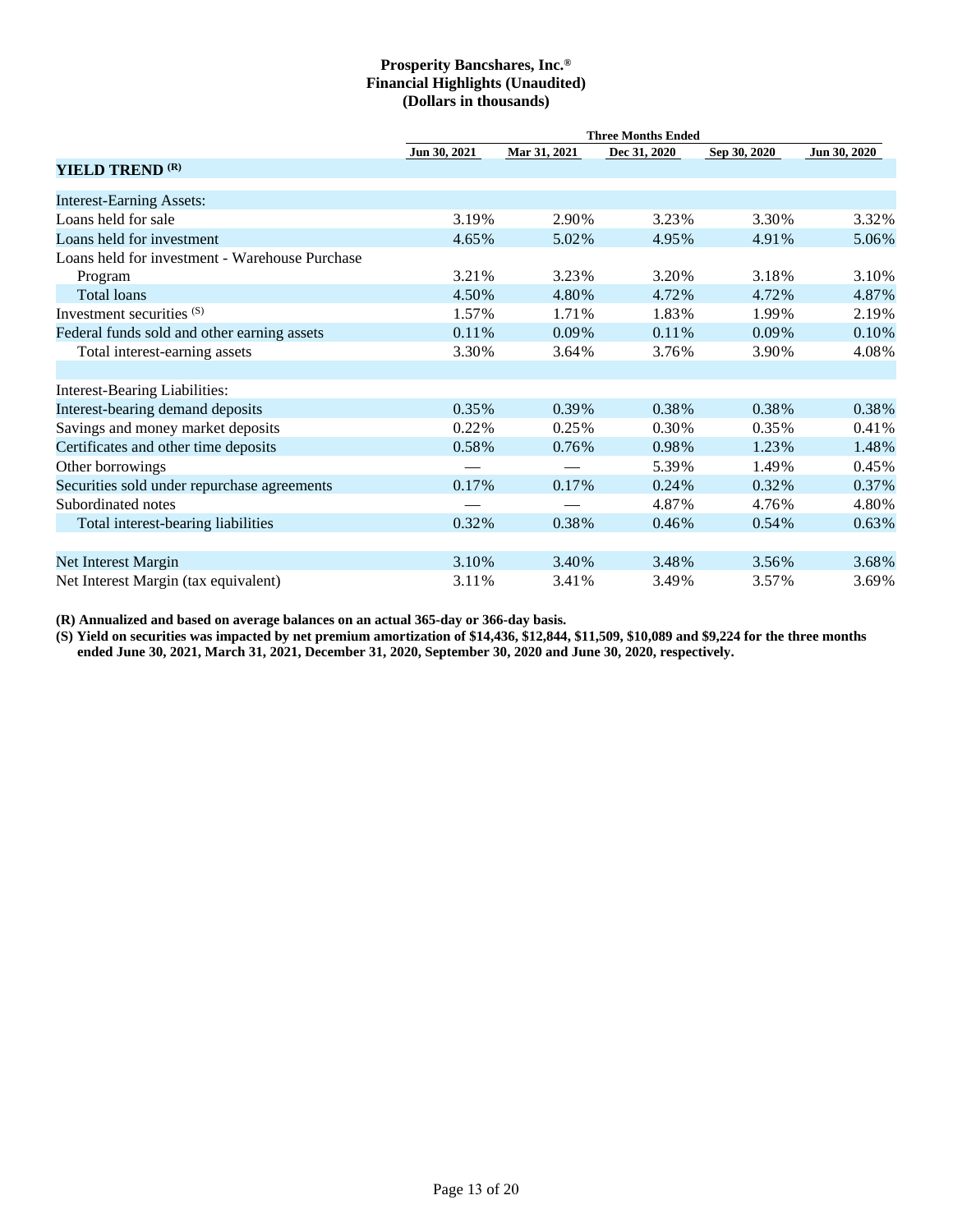|                                                  | <b>Three Months Ended</b> |                         |                        |                         |                           |  |  |  |  |  |
|--------------------------------------------------|---------------------------|-------------------------|------------------------|-------------------------|---------------------------|--|--|--|--|--|
|                                                  | Jun 30, 2021              | Mar 31, 2021            | Dec 31, 2020           | Sep 30, 2020            | Jun 30, 2020              |  |  |  |  |  |
| <b>Balance Sheet Averages</b>                    |                           |                         |                        |                         |                           |  |  |  |  |  |
| Loans held for sale                              | $\mathcal{S}$<br>13,716   | $\mathcal{S}$<br>33,327 | $\mathbb{S}$<br>42,856 | $\mathcal{S}$<br>50,606 | $\mathcal{S}$<br>63,338   |  |  |  |  |  |
| Loans held for investment                        | 17,305,259                | 17,279,066              | 17,700,756             | 18,267,559              | 18,135,226                |  |  |  |  |  |
| Loans held for investment - Warehouse Purchase   |                           |                         |                        |                         |                           |  |  |  |  |  |
| Program                                          | 1,984,305                 | 2,369,601               | 2,603,455              | 2,279,461               | 1,843,097                 |  |  |  |  |  |
| <b>Total Loans</b>                               | 19,303,280                | 19,681,994              | 20,347,067             | 20,597,626              | 20,041,661                |  |  |  |  |  |
|                                                  |                           |                         |                        |                         |                           |  |  |  |  |  |
| Investment securities                            | 11,180,948                | 9,148,841               | 8,001,679              | 7,603,762               | 8,054,008                 |  |  |  |  |  |
| Federal funds sold and other earning assets      | 1,221,993                 | 1,506,645               | 1,094,487              | 618,228                 | 172,761                   |  |  |  |  |  |
| Total interest-earning assets                    | 31,706,221                | 30,337,480              | 29,443,233             | 28,819,616              | 28,268,430                |  |  |  |  |  |
| Allowance for credit losses                      | (306, 059)                | (315,590)               | (322, 138)             | (321, 424)              | (325, 720)                |  |  |  |  |  |
| Cash and due from banks                          | 521,737                   | 308,787                 | 289,579                | 267,887                 | 247,426                   |  |  |  |  |  |
| Goodwill                                         | 3,231,637                 | 3,233,231               | 3,231,850              | 3,231,976               | 3,223,469                 |  |  |  |  |  |
| Core deposit intangibles, net                    | 68,830                    | 71,763                  | 74,919                 | 78,269                  | 81,539                    |  |  |  |  |  |
| Other real estate                                | 3,001                     | 6,385                   | 14,573                 | 8,061                   | 5,666                     |  |  |  |  |  |
| Fixed assets, net                                | 326,570                   | 326,004                 | 325,485                | 325,958                 | 327,811                   |  |  |  |  |  |
| Other assets                                     | 544,085                   | 576,300                 | 633,405                | 570,495                 | 676,105                   |  |  |  |  |  |
| <b>Total assets</b>                              | \$36,096,022              | \$34,544,360            | \$33,690,906           | \$32,980,838            | \$32,504,726              |  |  |  |  |  |
|                                                  |                           |                         |                        |                         |                           |  |  |  |  |  |
| Noninterest-bearing deposits                     | \$10,062,085              | \$9,206,791             | \$9,103,742            | \$8,980,814             | 8,583,734<br>$\mathbb{S}$ |  |  |  |  |  |
| Interest-bearing demand deposits                 | 6,281,068                 | 6,112,469               | 5,545,298              | 5,221,722               | 4,949,023                 |  |  |  |  |  |
| Savings and money market deposits                | 9,872,624                 | 9,420,064               | 9,170,179              | 8,937,751               | 8,537,352                 |  |  |  |  |  |
| Certificates and other time deposits             | 2,980,186                 | 3,031,621               | 3,047,475              | 3,103,290               | 3,224,196                 |  |  |  |  |  |
| Total deposits                                   | 29,195,963                | 27,770,945              | 26,866,694             | 26, 243, 577            | 25,294,305                |  |  |  |  |  |
| Other borrowings                                 |                           |                         | 2,435                  | 13,898                  | 474,867                   |  |  |  |  |  |
| Securities sold under repurchase agreements      | 383,975                   | 376,662                 | 376,779                | 378,888                 | 365,077                   |  |  |  |  |  |
| Subordinated notes                               |                           |                         | 81,570                 | 125,256                 | 125,475                   |  |  |  |  |  |
| Allowance for credit losses on off-balance sheet |                           |                         |                        |                         |                           |  |  |  |  |  |
| credit exposures                                 | 29,947                    | 29,947                  | 29,947                 | 29,947                  | 29,947                    |  |  |  |  |  |
| Other liabilities                                | 198,748                   | 169,138                 | 224,907                | 167,532                 | 289,899                   |  |  |  |  |  |
| Shareholders' equity                             | 6,287,389                 | 6,197,668               | 6,108,574              | 6,021,740               | 5,925,156                 |  |  |  |  |  |
| Total liabilities and equity                     | \$36,096,022              | \$34,544,360            | \$33,690,906           | \$32,980,838            | \$32,504,726              |  |  |  |  |  |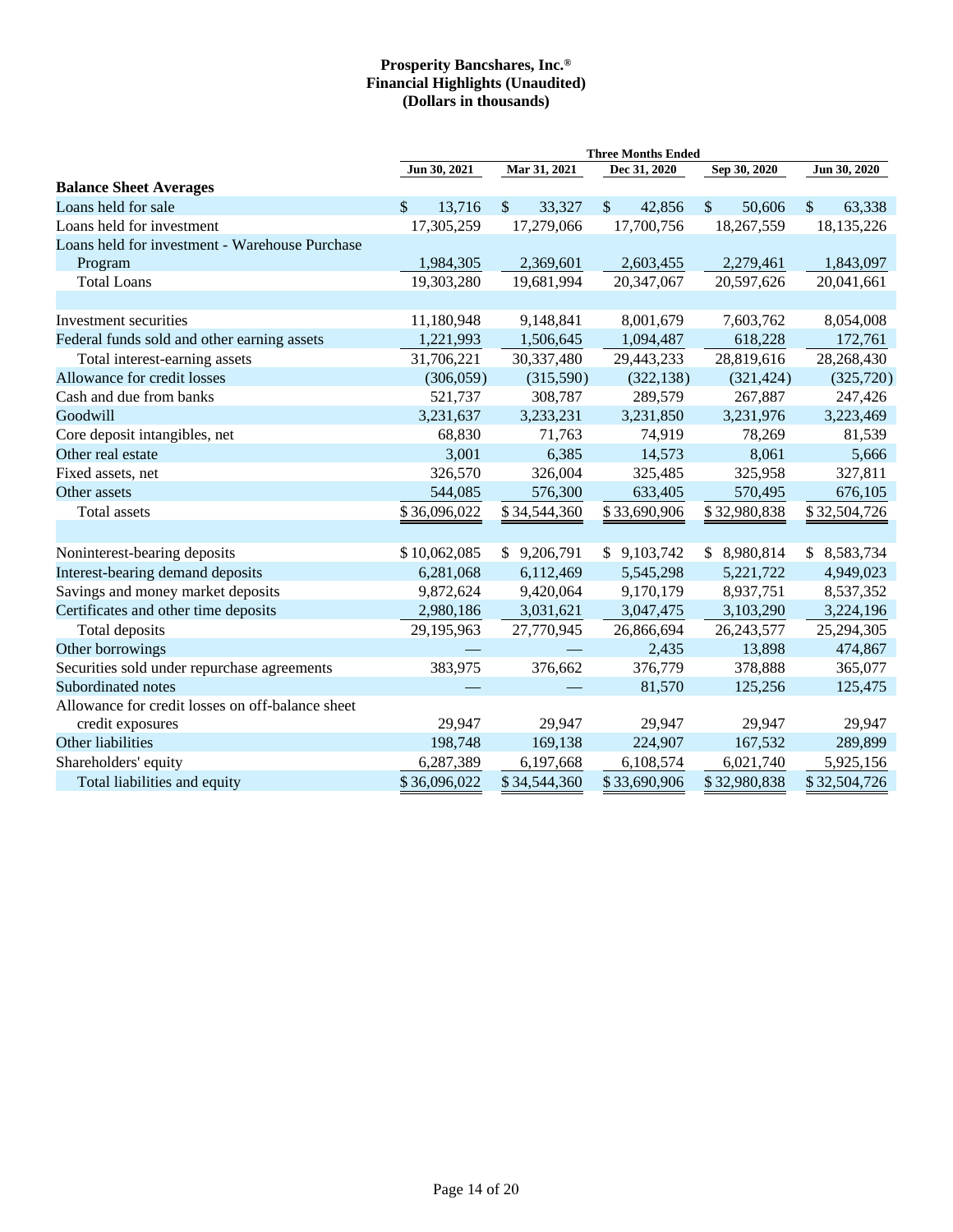|                                                               | Jun 30, 2021 |             | Mar 31, 2021 |          | Dec 31, 2020       |       | Sep 30, 2020      |             | Jun 30, 2020 |       |
|---------------------------------------------------------------|--------------|-------------|--------------|----------|--------------------|-------|-------------------|-------------|--------------|-------|
| <b>Period End Balances</b>                                    |              |             |              |          |                    |       |                   |             |              |       |
| <b>Loan Portfolio</b>                                         |              |             |              |          |                    |       |                   |             |              |       |
| Commercial and industrial                                     | \$2,021,951  | $10.5\%$ \$ | 2,104,116    |          | 10.7% \$ 2,210,003 |       | 10.9% \$2,171,302 | $10.5\%$ \$ | 2,214,742    | 10.5% |
| Warehouse purchase program                                    | 2,095,559    | 10.9%       | 2,272,389    | 11.6%    | 2,842,379          | 14.0% | 2,730,614         | 13.1%       | 2,557,183    | 12.2% |
| Construction, land development and                            |              |             |              |          |                    |       |                   |             |              |       |
| other land loans                                              | 2,147,474    | 11.2%       | 2,031,355    | 10.4%    | 1,956,960          | 9.7%  | 2,081,762         | 10.0%       | 2,033,037    | 9.7%  |
| 1-4 family residential                                        | 4,531,589    | 23.5%       | 4,310,437    | 21.9%    | 4,253,331          | 21.0% | 4.189.852         | 20.1%       | 4,184,972    | 19.9% |
| Home equity                                                   | 637,431      | 3.3%        | 554,278      | 2.8%     | 504,207            | 2.5%  | 477,552           | 2.3%        | 437,098      | 2.1%  |
| Commercial real estate (includes<br>multi-family residential) | 5,681,184    | 29.5%       | 5,858,475    | 29.8%    | 6,078,764          | 30.0% | 6,179,901         | 29.7%       | 6,550,086    | 31.2% |
| Agriculture (includes farmland)                               | 590,135      | 3.1%        | 571,783      | 2.9%     | 581,352            | 2.9%  | 598,972           | 2.9%        | 612,694      | 2.9%  |
| Consumer and other                                            | 264.652      | 1.4%        | 293,023      | 1.5%     | 344,028            | 1.7%  | 367,231           | 1.8%        | 403,462      | 1.9%  |
| Energy                                                        | 501,821      | 2.6%        | 503,947      | 2.6%     | 512,735            | 2.5%  | 604,698           | 2.9%        | 639,402      | 3.0%  |
| <b>Paycheck Protection Program</b>                            | 779,989      | 4.0%        | 1,139,083    | 5.8%     | 963,185            | 4.8%  | 1,393,757         | 6.7%        | 1,392,497    | 6.6%  |
| Total loans                                                   | \$19,251,785 |             | \$19,638,886 |          | \$20,246,944       |       | \$20,795,641      |             | \$21,025,173 |       |
|                                                               |              |             |              |          |                    |       |                   |             |              |       |
| <b>Deposit Types</b>                                          |              |             |              |          |                    |       |                   |             |              |       |
| Noninterest-bearing DDA                                       | \$10,099,149 | 34.7% \$    | 9,820,445    | 34.1% \$ | 9,151,233          |       | 33.4% \$8,998,328 | 34.0% \$    | 9,040,257    | 34.6% |
| Interest-bearing DDA                                          | 6,185,115    | 21.2%       | 6,158,641    | 21.4%    | 5,899,051          | 21.6% | 5,297,802         | 20.0%       | 5,130,495    | 19.6% |
| Money market                                                  | 6,706,252    | 23.0%       | 6,714,889    | 23.4%    | 6,381,014          | 23.3% | 6,324,127         | 23.9%       | 6,148,206    | 23.5% |
| Savings                                                       | 3,160,606    | 10.9%       | 3,083,447    | 10.7%    | 2,863,086          | 10.5% | 2,772,492         | 10.5%       | 2,722,718    | 10.4% |
| Certificates and other time deposits                          | 2,959,119    | 10.2%       | 2,985,683    | 10.4%    | 3,066,108          | 11.2% | 3,066,457         | 11.6%       | 3,111,012    | 11.9% |
| Total deposits                                                | \$29,110,241 |             | \$28,763,105 |          | \$27,360,492       |       | \$26,459,206      |             | \$26,152,688 |       |
| Loan to Deposit Ratio                                         | 66.1%        |             | 68.3%        |          | 74.0%              |       | 78.6%             |             | 80.4%        |       |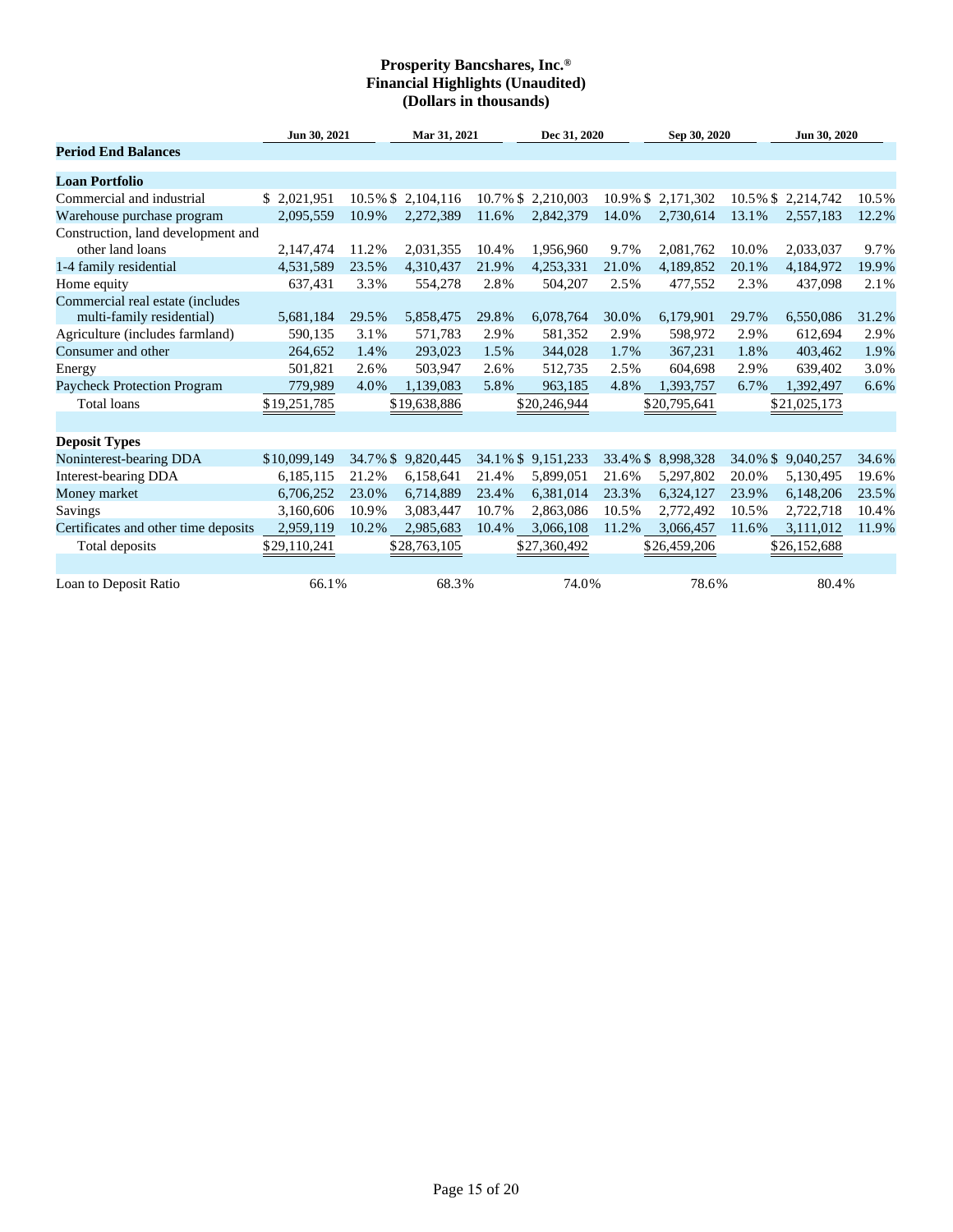| <b>Construction Loans</b>              |                  |                  |                  |                    |                                |
|----------------------------------------|------------------|------------------|------------------|--------------------|--------------------------------|
|                                        | Jun 30, 2021     | Mar 31, 2021     | Dec 31, 2020     | Sep 30, 2020       | <b>Jun 30, 2020</b>            |
|                                        |                  |                  |                  |                    |                                |
| Single family residential construction | $$624.95429.1\%$ | 590.223 29.1% \$ | 579,761 29.6% \$ |                    | 654.933 31.5% \$ 710.401 34.9% |
| Land development                       | 97,709<br>4.6%   | 4.8%<br>97.267   | 5.3%<br>103,307  | 114,937<br>5.5%    | 114,748<br>5.6%                |
| Raw land                               | 245,484 11.4%    | 243,394 12.0%    | 247,628 12.7%    | 240,154 11.5%      | 274.159 13.5%                  |
| <b>Residential lots</b>                | 165.645<br>7.7%  | 176,884<br>8.6%  | 158,441<br>8.1%  | 137.615<br>$6.6\%$ | 7.1%<br>144,765                |
| Commercial lots                        | 7.2%<br>153.714  | 137.512<br>6.8%  | 114,427<br>5.8%  | 5.3%<br>109.569    | 103.267<br>5.1%                |
| Commercial construction and other      | 860,069 40.0%    | 786,192 38.7%    | 753,587 38.5%    | 825,053 39.6%      | 687,618 33.8%                  |
| Net unaccreted discount                | (101)            | (117)            | (191)            | (499)              | (1,921)                        |
| Total construction loans               | \$2,147,474      | \$2,031,355      | \$1,956,960      | \$2,081,762        | \$2,033,037                    |

### **Non-Owner Occupied Commercial Real Estate Loans by Metropolitan Statistical Area (MSA) as of June 30, 2021**

|                                     | Dallas<br>Houston |               | <b>Austin</b> | OK City   | Tulsa         | Other $(T)$ | Total            |
|-------------------------------------|-------------------|---------------|---------------|-----------|---------------|-------------|------------------|
| <b>Collateral Type</b>              |                   |               |               |           |               |             |                  |
| Shopping center/retail              | 380,117           | 270.891<br>S. | 52,981<br>S.  | 19,350    | 29.253<br>\$. | \$297,645   | \$1,050,237      |
| Commercial and industrial buildings | 157.719           | 89,284        | 20,485        | 20,970    | 17,691        | 172,869     | 479,018          |
| Office buildings                    | 158,722           | 494,963       | 30,440        | 73,335    | 4,912         | 72,207      | 834,579          |
| Medical buildings                   | 105.852           | 25,139        | 2,639         | 23,839    | 39.217        | 78,944      | 275,630          |
| <b>Apartment buildings</b>          | 246,330           | 257,044       | 24,080        | 14,993    | 35,917        | 162,749     | 741,113          |
| Hotel                               | 79.503            | 70,388        | 43,372        | 28,996    | __            | 131.253     | 353,512          |
| Other                               | 76,469            | 62,065        | 24,118        | 8,211     | 3.560         | 65,570      | 239,993          |
| Total                               | \$1,204,712       | \$1,269,774   | \$198,115     | \$189,694 | \$130,550     | \$981,237   | $$3,974,082$ (U) |

### **Acquired Loans**

|                                                 |                                             |                                             |                                                 |                                             |                                             | <b>Total Acquired Loans</b>                     |                                      |                                             |  |
|-------------------------------------------------|---------------------------------------------|---------------------------------------------|-------------------------------------------------|---------------------------------------------|---------------------------------------------|-------------------------------------------------|--------------------------------------|---------------------------------------------|--|
| <b>Balance at</b><br><b>Acquisition</b><br>Date | <b>Balance at</b><br><b>Mar 31.</b><br>2021 | <b>Balance at</b><br><b>Jun 30,</b><br>2021 | <b>Balance at</b><br><b>Acquisition</b><br>Date | <b>Balance</b> at<br><b>Mar 31.</b><br>2021 | <b>Balance at</b><br><b>Jun 30,</b><br>2021 | <b>Balance at</b><br><b>Acquisition</b><br>Date | <b>Balance at</b><br>Mar 31,<br>2021 | <b>Balance at</b><br><b>Jun 30,</b><br>2021 |  |
|                                                 |                                             |                                             |                                                 |                                             |                                             |                                                 |                                      |                                             |  |
| S.<br>345.599                                   |                                             |                                             |                                                 |                                             | 8,695                                       | 665,651<br><b>S</b>                             | 37.442<br>S                          | 25,230                                      |  |
|                                                 |                                             |                                             |                                                 |                                             |                                             |                                                 |                                      |                                             |  |
|                                                 |                                             |                                             |                                                 |                                             |                                             |                                                 |                                      |                                             |  |
| 12.286.159                                      | 3,339,670                                   | 2.913.494                                   | 689,573                                         | 163,191                                     | 144.694                                     |                                                 |                                      | 3,058,188                                   |  |
|                                                 |                                             |                                             |                                                 |                                             |                                             |                                                 |                                      |                                             |  |
| \$11,940,560                                    | \$3,313,385                                 | \$2,896,959                                 | 369,521                                         | 152,034<br>S.                               | 135,999                                     | \$12,310,081                                    | \$3,465,419                          | \$3,032,958                                 |  |
|                                                 |                                             |                                             | <b>Non-PCD Loans</b><br>26.285 \$               | 16,535 \$                                   | 320,052 \$                                  | <b>PCD Loans</b><br>11.157 S                    |                                      | $12,975,732$ (W) 3,502,861                  |  |

**(T) Includes other MSA and non-MSA regions.**

**(U) Represents a portion of total commercial real estate loans of \$5.681 billion as of June 30, 2021.**

**(V) Includes Bank Arlington, American State Bank, Community National Bank, First Federal Bank Texas, Coppermark Bank, First Victoria National Bank, The F&M Bank & Trust Company, Tradition Bank and LegacyTexas Bank.**

**(W) Actual principal balances acquired.**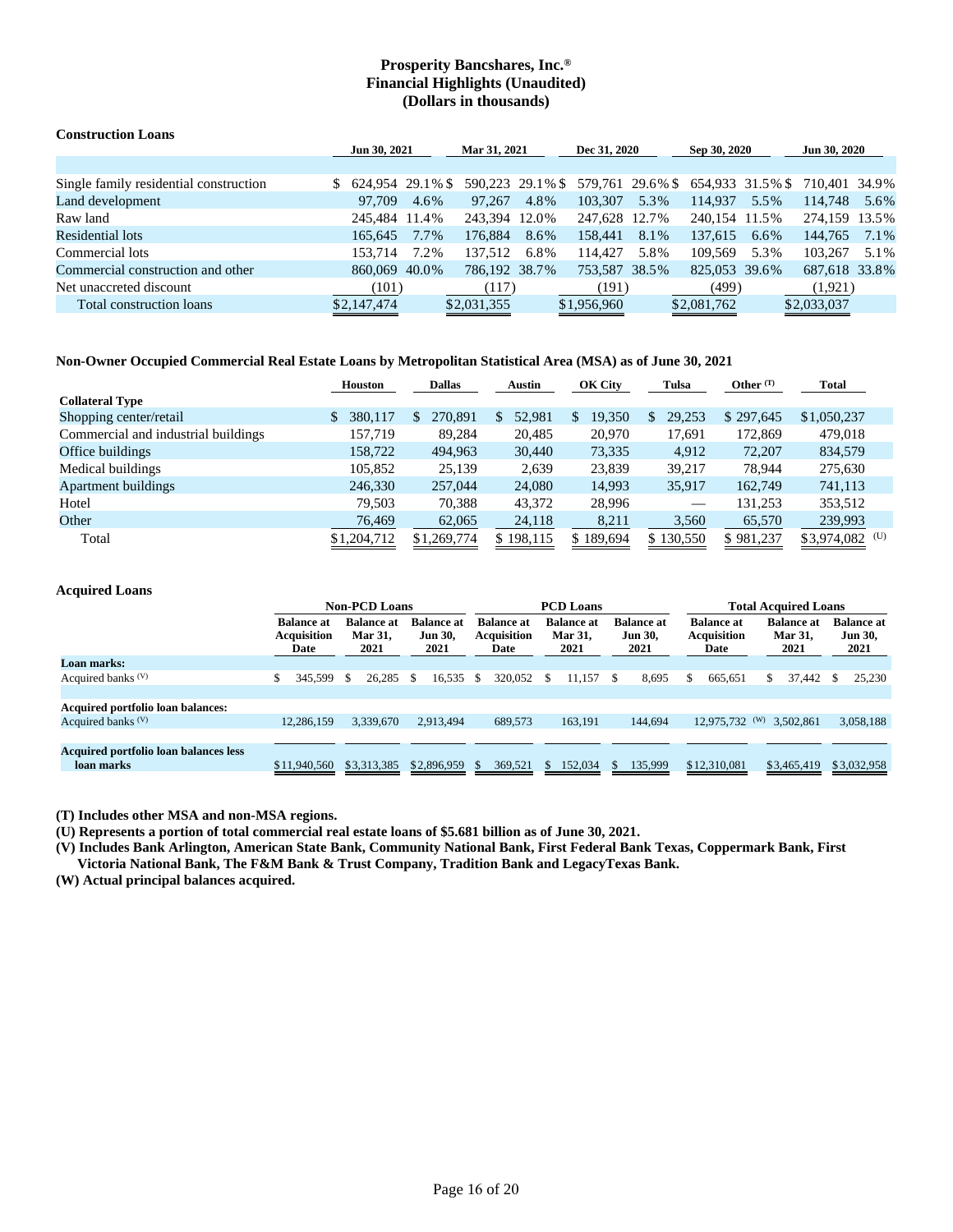|                                                                                                                                                   |               | <b>Three Months Ended</b> |               |                 |    |                 |    |                 |     |                 | <b>Year-to-Date</b> |                 |    |                 |
|---------------------------------------------------------------------------------------------------------------------------------------------------|---------------|---------------------------|---------------|-----------------|----|-----------------|----|-----------------|-----|-----------------|---------------------|-----------------|----|-----------------|
|                                                                                                                                                   |               | Jun 30,<br>2021           |               | Mar 31,<br>2021 |    | Dec 31,<br>2020 |    | Sep 30,<br>2020 |     | Jun 30,<br>2020 |                     | Jun 30,<br>2021 |    | Jun 30,<br>2020 |
| <b>Asset Quality</b>                                                                                                                              |               |                           |               |                 |    |                 |    |                 |     |                 |                     |                 |    |                 |
| Nonaccrual loans                                                                                                                                  | \$            | 32,880                    | \$            | 43,025          | \$ | 47,185          | \$ | 57,412          | \$  | 62,904          | \$                  | 32,880          | \$ | 62,904          |
| Accruing loans 90 or more days past due                                                                                                           |               | 330                       |               | 313             |    | 1.699           |    | 462             |     | 8,691           |                     | 330             |    | 8,691           |
| Total nonperforming loans                                                                                                                         |               | 33,210                    |               | 43,338          |    | 48,884          |    | 57,874          |     | 71,595          |                     | 33,210          |    | 71,595          |
| Repossessed assets                                                                                                                                |               | 310                       |               | 362             |    | 93              |    | 120             |     | 187             |                     | 310             |    | 187             |
| Other real estate                                                                                                                                 |               | 144                       |               | 462             |    | 10,593          |    | 11,548          |     | 6,160           |                     | 144             |    | 6,160           |
| Total nonperforming assets                                                                                                                        | \$            | 33,664                    | <sup>\$</sup> | 44,162          | \$ | 59,570          | \$ | 69,542          | \$. | 77,942          | \$                  | 33,664          | \$ | 77,942          |
| Nonperforming assets:                                                                                                                             |               |                           |               |                 |    |                 |    |                 |     |                 |                     |                 |    |                 |
| Commercial and industrial (includes energy)                                                                                                       | \$            | 8,613                     | \$            | 11,290          | \$ | 16,176          | \$ | 17,273          | \$  | 15,238          | \$                  | 8,613           | \$ | 15,238          |
| Construction, land development and other land                                                                                                     |               |                           |               |                 |    |                 |    |                 |     |                 |                     |                 |    |                 |
| loans                                                                                                                                             |               | 1,423                     |               | 1,692           |    | 1,566           |    | 2,633           |     | 10,530          |                     | 1,423           |    | 10,530          |
| 1-4 family residential (includes home equity)                                                                                                     |               | 11,681                    |               | 11,920          |    | 25,830          |    | 29,953          |     | 29,812          |                     | 11,681          |    | 29,812          |
| Commercial real estate (includes multi-family                                                                                                     |               |                           |               |                 |    |                 |    |                 |     |                 |                     |                 |    |                 |
| residential)                                                                                                                                      |               | 11,266                    |               | 16,896          |    | 12,315          |    | 16,069          |     | 20,748          |                     | 11,266          |    | 20,748          |
| Agriculture (includes farmland)                                                                                                                   |               | 661                       |               | 803             |    | 2,075           |    | 1,931           |     | 1,501           |                     | 661             |    | 1,501           |
| Consumer and other                                                                                                                                |               | 20                        |               | 1,561           |    | 1,608           |    | 1,683           |     | 113             |                     | 20              |    | 113             |
| Total                                                                                                                                             | \$            | 33,664                    | \$            | 44,162          | \$ | 59,570          | \$ | 69,542          | \$  | 77,942          | \$                  | 33,664          | \$ | 77,942          |
| Number of loans/properties                                                                                                                        |               | 152                       |               | 167             |    | 208             |    | 198             |     | 213             |                     | 152             |    | 213             |
| Allowance for credit losses at end of period                                                                                                      | \$            | 302,884                   |               | \$ 307,210      | \$ | 316,068         |    | \$ 323,635      | \$  | 324,205         | \$                  | 302,884         |    | \$ 324,205      |
| Net charge-offs (recoveries):                                                                                                                     |               |                           |               |                 |    |                 |    |                 |     |                 |                     |                 |    |                 |
| Commercial and industrial (includes energy)                                                                                                       | $\mathsf{\$}$ | 3,529                     | \$            | 1,584           | \$ | 4,085           | \$ | 8,344           | \$  | 12,206          | $\mathcal{S}$       | 5,113           | \$ | 12,178          |
| Construction, land development and other land                                                                                                     |               |                           |               |                 |    |                 |    |                 |     |                 |                     |                 |    |                 |
| loans                                                                                                                                             |               | (105)                     |               | (5)             |    | (110)           |    | 478             |     | (6)             |                     | (110)           |    | (18)            |
| 1-4 family residential (includes home equity)                                                                                                     |               | (6)                       |               | 47              |    | 1,982           |    | 252             |     | 51              |                     | 41              |    | 56              |
| Commercial real estate (includes multi-family                                                                                                     |               |                           |               |                 |    |                 |    |                 |     |                 |                     |                 |    |                 |
| residential)                                                                                                                                      |               | 517                       |               | 6,589           |    | 626             |    | 676             |     |                 |                     | 7.106           |    | (81)            |
| Agriculture (includes farmland)                                                                                                                   |               | (9)                       |               | 33              |    | (4)             |    | (17)            |     | (3)             |                     | 24              |    | (4)             |
| Consumer and other                                                                                                                                |               | 400                       |               | 610             |    | 988             |    | 837             |     | 753             |                     | 1,010           |    | 1,671           |
| Total                                                                                                                                             | \$            | 4,326                     | \$            | 8,858           |    | 7,567           |    | 10,570          |     | 13,001          | \$                  | 13,184          | \$ | 13,802          |
| <b>Asset Quality Ratios</b>                                                                                                                       |               |                           |               |                 |    |                 |    |                 |     |                 |                     |                 |    |                 |
| Nonperforming assets to average interest-earning                                                                                                  |               |                           |               |                 |    |                 |    |                 |     |                 |                     |                 |    |                 |
| assets                                                                                                                                            |               | 0.11%                     |               | 0.15%           |    | 0.20%           |    | 0.24%           |     | 0.28%           |                     | 0.11%           |    | 0.28%           |
| Nonperforming assets to loans and other real estate                                                                                               |               | 0.17%                     |               | 0.22%           |    | 0.29%           |    | 0.33%           |     | 0.37%           |                     | 0.17%           |    | 0.37%           |
| Net charge-offs to average loans (annualized)                                                                                                     |               | 0.09%                     |               | 0.18%           |    | 0.15%           |    | 0.21%           |     | 0.26%           |                     | 0.14%           |    | 0.14%           |
| Allowance for credit losses to total loans                                                                                                        |               | 1.57%                     |               | 1.56%           |    | 1.56%           |    | 1.56%           |     | 1.54%           |                     | 1.57%           |    | 1.54%           |
| Allowance for credit losses to total loans, excluding<br>Warehouse Purchase Program loans and<br>Paycheck Protection Program loans <sup>(G)</sup> |               | 1.85%                     |               | 1.89%           |    | 1.92%           |    | 1.94%           |     | 1.90%           |                     | 1.85%           |    | 1.90%           |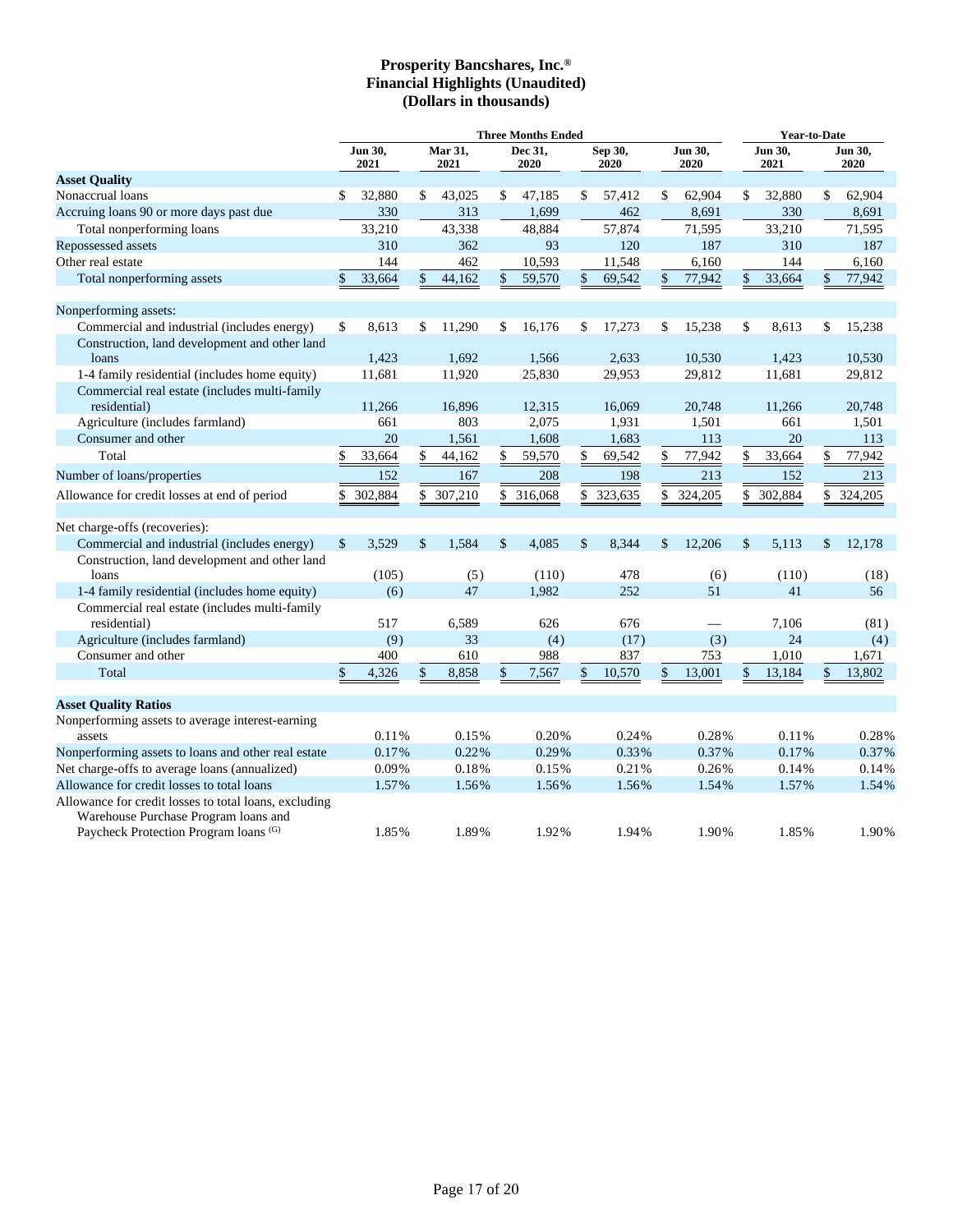# **Prosperity Bancshares, Inc.® Notes to Selected Financial Data (Unaudited)**

(Dollars and share amounts in thousands, except per share data)

### **NOTES TO SELECTED FINANCIAL DATA**

Prosperity's management uses certain non-GAAP (generally accepted accounting principles) financial measures to evaluate its performance. Specifically, Prosperity reviews diluted earnings per share excluding merger related expenses, net of tax, and NOL tax benefit; return on average assets excluding merger related expenses, net of tax, and NOL tax benefit; return on average common equity excluding merger related expenses, net of tax, and NOL tax benefit; return on average tangible common equity; return on average tangible common equity excluding merger related expenses, net of tax, and NOL tax benefit; tangible book value per share; the tangible equity to tangible assets ratio; allowance for credit losses to total loans excluding Warehouse Purchase Program and PPP loans; the efficiency ratio, excluding net gains and losses on the sale or write down of assets and securities; and the efficiency ratio, excluding net gains and losses on the sale or write down of assets and securities and merger related expenses, for internal planning and forecasting purposes. In addition, due to the application of purchase accounting, Prosperity uses certain non-GAAP financial measures and ratios that exclude the impact of these items to evaluate its allowance for credit losses to total loans (excluding Warehouse Purchase Program loans and PPP loans). Prosperity has included information below relating to these non-GAAP financial measures for the applicable periods presented.

|                                                                                                                                                                   | <b>Three Months Ended</b> |                          |                        |              |                 |                          |                 |                          |                    | <b>Year-to-Date</b> |                 |              |    |                 |
|-------------------------------------------------------------------------------------------------------------------------------------------------------------------|---------------------------|--------------------------|------------------------|--------------|-----------------|--------------------------|-----------------|--------------------------|--------------------|---------------------|-----------------|--------------|----|-----------------|
|                                                                                                                                                                   | Jun 30,<br>2021           |                          | <b>Mar 31,</b><br>2021 |              | Dec 31,<br>2020 |                          | Sep 30,<br>2020 |                          | Jun 30,<br>2020    |                     | Jun 30,<br>2021 |              |    | Jun 30,<br>2020 |
| Reconciliation of diluted earnings per share to diluted<br>earnings per share, excluding merger related<br>expenses, net of tax, and NOL tax benefit:             |                           |                          |                        |              |                 |                          |                 |                          |                    |                     |                 |              |    |                 |
| Net income                                                                                                                                                        | \$                        | 130.611                  | \$                     | 133,309      | \$              | 137.091                  | \$              | 130,064                  | \$                 | 130.901             | \$              | 263.920      | \$ | 261.749         |
| Add: merger related expenses, net of $tax^{(X)}$                                                                                                                  |                           |                          |                        |              |                 |                          |                 |                          |                    | 5,904               |                 |              |    | 6,334           |
| Less: NOL tax benefit $(Y)$                                                                                                                                       |                           |                          |                        |              |                 |                          |                 |                          |                    | (20, 145)           |                 |              |    | (20, 145)       |
| Net income, excluding merger related expenses, net of tax,<br>and NOL tax benefit $(X)$ $(Y)$                                                                     | \$                        | 130,611                  | \$                     | 133,309      | \$              | 137,091                  | \$              | 130,064                  | \$                 | 116,660             | \$              | 263,920      | \$ | 247,938         |
| Weighted average diluted shares outstanding                                                                                                                       |                           | 92.935                   |                        | 92.854       |                 | 92.559                   |                 | 92.656                   |                    | 92.658              |                 | 92.895       |    | 93.514          |
| Merger related expenses per diluted share, net of $tax^{(X)}$                                                                                                     | \$                        | $\overline{\phantom{0}}$ | \$                     |              | \$              | $\overline{\phantom{0}}$ | \$              | $\overline{\phantom{0}}$ | \$                 | 0.06                | \$              |              | \$ | 0.07            |
| NOL tax benefit per diluted share (X)                                                                                                                             | $\mathsf{\$}$             |                          | $\mathbf{\hat{S}}$     |              | \$              |                          | $\mathsf{\$}$   |                          | $\mathbf{\hat{S}}$ | (0.22)              | \$              |              | \$ | (0.22)          |
| Diluted earnings per share, excluding merger related<br>expenses, net of tax, and NOL tax benefit $(X)$ $(Y)$                                                     | \$                        | 1.41                     | \$                     | 1.44         | \$              | 1.48                     | \$              | 1.40                     | \$                 | 1.25                | \$              | 2.84         | \$ | 2.65            |
|                                                                                                                                                                   |                           |                          |                        |              |                 |                          |                 |                          |                    |                     |                 |              |    |                 |
| Reconciliation of return on average assets to return on<br>average assets excluding merger related expenses,<br>net of tax, and NOL tax benefit:                  |                           |                          |                        |              |                 |                          |                 |                          |                    |                     |                 |              |    |                 |
| Net income, excluding merger related expenses, net of tax,<br>and NOL tax benefit $(X) (Y)$                                                                       | \$                        | 130,611                  | \$                     | 133,309      | \$              | 137,091                  | \$              | 130,064                  | \$                 | 116,660             |                 | 263.920      | \$ | 247,938         |
| Average total assets                                                                                                                                              |                           | \$36,096,022             |                        | \$34,544,360 |                 | \$33,690,906             |                 | \$32,980,838             |                    | \$32,504,726        |                 | \$35,324,474 |    | \$31,931,067    |
| Return on average assets excluding merger related                                                                                                                 |                           |                          |                        |              |                 |                          |                 |                          |                    |                     |                 |              |    |                 |
| expenses, net of tax, and NOL tax benefit $(F)(X)(Y)$                                                                                                             |                           | 1.45%                    |                        | 1.54%        |                 | 1.63%                    |                 | 1.58%                    |                    | 1.44%               |                 | 1.49%        |    | 1.55%           |
| Reconciliation of return on average common equity to<br>return on average common equity excluding<br>merger related expenses, net of tax, and NOL tax<br>benefit: |                           |                          |                        |              |                 |                          |                 |                          |                    |                     |                 |              |    |                 |
| Net income, excluding merger related expenses, net of tax,<br>and NOL tax benefit $(X) (Y)$                                                                       | \$                        | 130,611                  | \$                     | 133,309      | \$              | 137,091                  | S               | 130,064                  | \$                 | 116,660             | \$              | 263,920      | \$ | 247,938         |
| Average shareholders' equity                                                                                                                                      |                           | \$6,287,389              |                        | \$6,197,668  |                 | \$6,108,574              |                 | \$6,021,740              |                    | \$5,925,156         |                 | \$ 6.242,775 |    | \$5.914.698     |
| Return on average common equity excluding merger<br>related expenses, net of tax, and NOL tax benefit $(F)$ (X)<br>(Y)                                            |                           | 8.31%                    |                        | 8.60%        |                 | 8.98%                    |                 | 8.64%                    |                    | 7.88%               |                 | 8.46%        |    | 8.38%           |
|                                                                                                                                                                   |                           |                          |                        |              |                 |                          |                 |                          |                    |                     |                 |              |    |                 |
| Reconciliation of return on average common equity to<br>return on average tangible common equity:                                                                 |                           |                          |                        |              |                 |                          |                 |                          |                    |                     |                 |              |    |                 |
| Net income                                                                                                                                                        | \$                        | 130,611                  | \$                     | 133,309      | \$              | 137.091                  | \$              | 130,064                  | \$                 | 130,901             | \$              | 263,920      | \$ | 261,749         |
| Average shareholders' equity                                                                                                                                      |                           | \$6,287,389              |                        | \$ 6,197,668 |                 | \$6,108,574              |                 | \$ 6,021,740             |                    | \$5,925,156         |                 | \$ 6,242,775 |    | \$5,914,698     |
| Less: Average goodwill and other intangible assets                                                                                                                |                           | (3,300,467)              |                        | (3,304,994)  |                 | (3,306,769)              |                 | (3,310,245)              |                    | (3,305,008)         |                 | (3,302,718)  |    | (3,306,753)     |
| Average tangible shareholders' equity                                                                                                                             |                           | \$2,986,922              |                        | \$2,892,674  |                 | \$2,801,805              |                 | \$2,711,495              |                    | \$2,620,148         |                 | \$2,940,057  |    | \$2,607,945     |
| Return on average tangible common equity $(F)$                                                                                                                    |                           | 17.49%                   |                        | 18.43%       |                 | 19.57%                   |                 | 19.19%                   |                    | 19.98%              |                 | 17.95%       |    | 20.07%          |

**(X) Calculated assuming a federal tax rate of 21.0%.**

**(Y) Net income for the second quarter of 2020 includes a tax benefit for NOL due to the CARES Act.**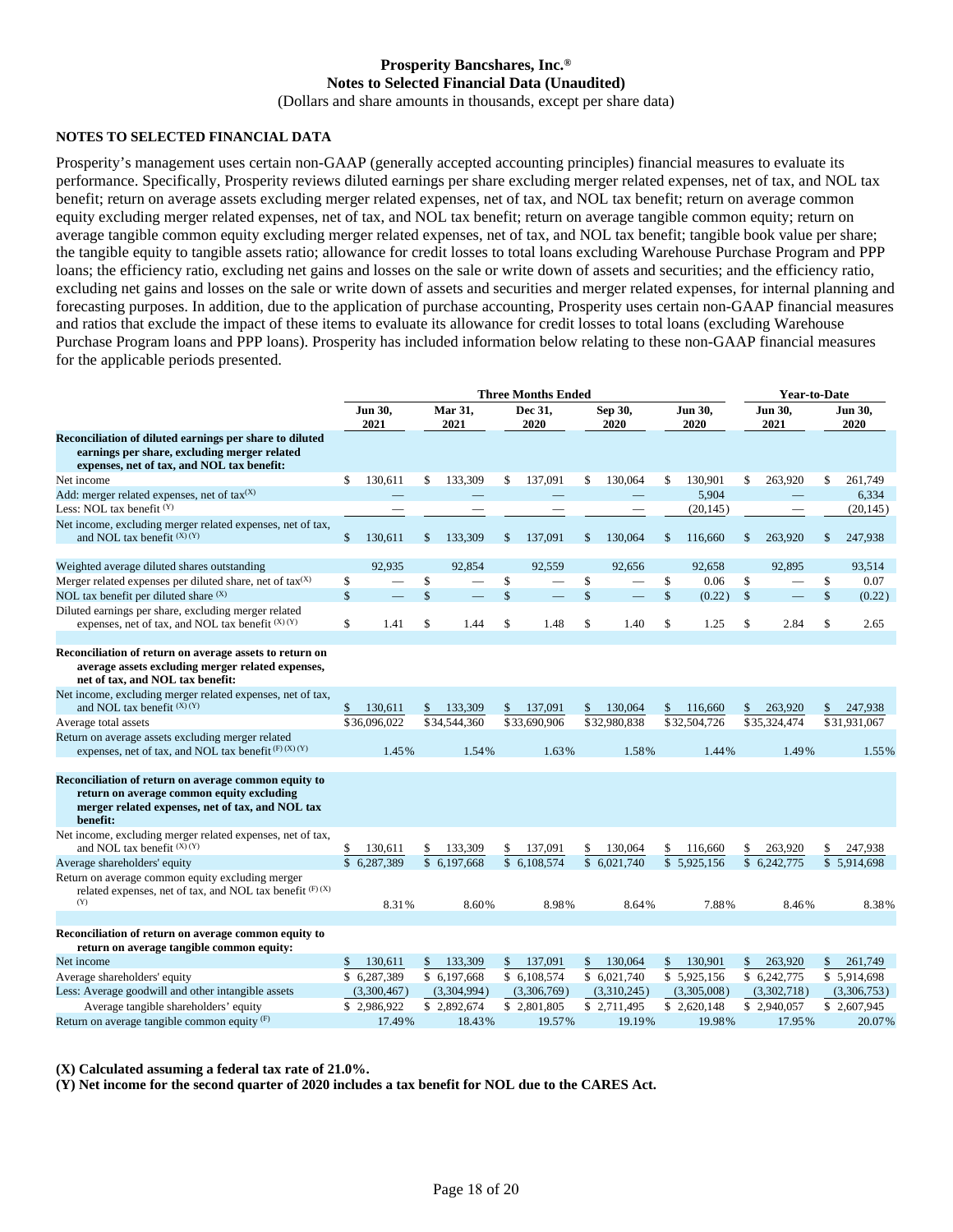|                                                                                                                                                                                                         |                          | <b>Three Months Ended</b> | <b>Year-to-Date</b>     |                          |                       |                         |                         |
|---------------------------------------------------------------------------------------------------------------------------------------------------------------------------------------------------------|--------------------------|---------------------------|-------------------------|--------------------------|-----------------------|-------------------------|-------------------------|
|                                                                                                                                                                                                         | Jun 30,<br>2021          | Mar 31,<br>2021           | Dec 31,<br>2020         | Sep 30,<br>2020          | Jun 30,<br>2020       | Jun 30,<br>2021         | Jun 30,<br>2020         |
| Reconciliation of return on average common equity to<br>return on average tangible common equity<br>excluding merger related expenses, net of tax, and<br><b>NOL</b> tax benefit:                       |                          |                           |                         |                          |                       |                         |                         |
| Net income, excluding merger related expenses, net of tax,<br>and NOL tax benefit $(X)$ $(Y)$                                                                                                           | \$<br>130,611            | 133,309<br>\$             | \$<br>137,091           | 130,064<br>\$            | \$<br>116,660         | \$<br>263,920           | 247,938<br>\$           |
| Average shareholders' equity                                                                                                                                                                            | \$6,287,389              | \$6,197,668               | \$ 6,108,574            | \$6,021,740              | \$5,925,156           | \$6,242,775             | \$5,914,698             |
| Less: Average goodwill and other intangible assets                                                                                                                                                      | (3,300,467)              | (3,304,994)               | (3,306,769)             | (3,310,245)              | (3,305,008)           | (3,302,718)             | (3,306,753)             |
| Average tangible shareholders' equity                                                                                                                                                                   | \$2,986,922              | \$2,892,674               | \$2,801,805             | \$2,711,495              | \$2,620,148           | \$2,940,057             | \$2,607,945             |
| Return on average tangible common equity excluding<br>merger related expenses, net of tax, and NOL tax<br>benefit $(F)$ $(X)$ $(Y)$                                                                     | 17.49%                   | 18.43%                    | 19.57%                  | 19.19%                   | 17.81%                | 17.95%                  | 19.01%                  |
| Reconciliation of book value per share to tangible book<br>value per share:                                                                                                                             |                          |                           |                         |                          |                       |                         |                         |
| Shareholders' equity                                                                                                                                                                                    | \$ 6,310,337             | \$6,221,846               | \$6,130,669             | \$ 6,034,877             | \$5,948,122           | \$6,310,337             | \$5,948,122             |
| Less: Goodwill and other intangible assets                                                                                                                                                              | (3,299,053)              | (3,301,940)               | (3,304,871)             | (3,308,170)              | (3,311,712)           | (3,299,053)             | (3,311,712)             |
| Tangible shareholders' equity                                                                                                                                                                           | \$ 3,011,284             | \$2,919,906               | \$2,825,798             | \$2,726,707              | \$2,636,410           | \$ 3,011,284            | \$2,636,410             |
| Period end shares outstanding                                                                                                                                                                           | 92,935                   | 92,929                    | 92,571                  | 92,562                   | 92,660                | 92,935                  | 92,660                  |
| Tangible book value per share                                                                                                                                                                           | $\mathsf{\$}$<br>32.40   | \$<br>31.42               | \$<br>30.53             | \$<br>29.46              | \$<br>28.45           | $\mathbf{\$}$<br>32.40  | 28.45                   |
| Reconciliation of equity to assets ratio to period end<br>tangible equity to period end tangible assets ratio:                                                                                          |                          |                           |                         |                          |                       |                         |                         |
| Tangible shareholders' equity                                                                                                                                                                           | \$ 3,011,284             | \$2,919,906               | \$2,825,798             | \$2,726,707              | \$2,636,410           | \$3,011,284             | \$2,636,410             |
| <b>Total</b> assets                                                                                                                                                                                     | \$36,099,924             | \$35,558,418              | \$34,059,275            | \$33,197,599             | \$32,966,649          | \$36,099,924            | \$32,966,649            |
| Less: Goodwill and other intangible assets                                                                                                                                                              | (3,299,053)              | (3,301,940)               | (3,304,871)             | (3,308,170)              | (3,311,712)           | (3,299,053)             | (3,311,712)             |
| Tangible assets<br>Period end tangible equity to period end tangible assets                                                                                                                             | \$32,800,871             | \$32,256,478              | \$30,754,404            | \$29,889,429             | \$29,654,937          | \$32,800,871            | \$29,654,937            |
| ratio                                                                                                                                                                                                   | 9.18%                    | 9.05%                     | 9.19%                   | 9.12%                    | 8.89%                 | 9.18%                   | 8.89%                   |
| Reconciliation of allowance for credit losses to total<br>loans to allowance for credit losses to total loans,<br>excluding Warehouse Purchase Program and<br><b>Paycheck Protection Program loans:</b> |                          |                           |                         |                          |                       |                         |                         |
| Allowance for credit losses                                                                                                                                                                             | 302,884<br>\$            | 307,210<br>\$             | \$<br>316,068           | 323,635<br>\$            | 324,205<br>\$.        | 302,884<br>\$           | \$<br>324,205           |
| <b>Total loans</b>                                                                                                                                                                                      | \$19,251,785             | \$19,638,886              | \$20,246,944            | \$20,795,641             | \$21,025,173          | \$19,251,785            | \$21,025,173            |
| Less: Warehouse Purchase Program loans                                                                                                                                                                  | (2,095,559)              | (2,272,389)               | (2,842,379)             | (2,730,614)              | (2,557,183)           | (2,095,559)             | 2,557,183               |
| Less: Paycheck Protection Program loans<br>Total loans less Warehouse Purchase Program and                                                                                                              | (779, 989)               | (1,139,083)               | (963, 185)              | (1,393,757)              | (1,392,497)           | (779, 989)              | 1,392,497               |
| Paycheck Protection Program loans<br>Allowance for credit losses to total loans, excluding<br>Warehouse Purchase Program and Paycheck<br>Protection Program loans                                       | \$16,376,237<br>1.85%    | \$16,227,414<br>1.89%     | \$16,441,380<br>1.92%   | \$16,671,270<br>1.94%    | \$17,075,493<br>1.90% | \$16,376,237<br>1.85%   | \$17,075,493<br>1.90%   |
|                                                                                                                                                                                                         |                          |                           |                         |                          |                       |                         |                         |
| Reconciliation of efficiency ratio to efficiency ratio,<br>excluding net gains and losses on the sale of assets<br>and taxes:                                                                           |                          |                           |                         |                          |                       |                         |                         |
| Noninterest expense                                                                                                                                                                                     | $\mathsf{\$}$<br>115,191 | \$<br>119,076             | $\mathbb{S}$<br>120,205 | $\mathcal{S}$<br>117,919 | \$<br>134,368         | \$<br>234,267           | \$<br>259,109           |
| Net interest income                                                                                                                                                                                     | 245,399<br>\$            | 254,582<br>$\mathbb{S}$   | 257,634<br>$\mathbb{S}$ | 258,113<br>\$            | 258,955<br>\$         | $\mathbb{S}$<br>499,981 | $\mathbb{S}$<br>514,986 |
| Noninterest income                                                                                                                                                                                      | 35,556                   | 34,008                    | 36,547                  | 34,924                   | 25,675                | 69,564                  | 60,063                  |
| Less: net loss on sale or write down of assets                                                                                                                                                          | (244)                    | (79)                      | (675)                   | (528)                    | (3,945)               | (323)                   | (4,330)                 |
| Noninterest income excluding net gains and losses on the                                                                                                                                                |                          |                           |                         |                          |                       |                         |                         |
| sale or write down of assets and securities                                                                                                                                                             | 35,800                   | 34,087                    | 37,222                  | 35,452                   | 29,620                | 69,887                  | 64,393                  |
| Total income excluding net gains and losses on the<br>sale or write down of assets and taxes                                                                                                            | \$<br>281,199            | \$<br>288,669             | \$<br>294,856           | $\mathbf{\$}$<br>293,565 | \$<br>288,575         | \$<br>569,868           | \$<br>579,379           |
| Efficiency ratio, excluding net gains and losses on the sale<br>or write down of assets and taxes                                                                                                       | 40.96%                   | 41.25%                    | 40.77%                  | 40.17%                   | 46.56%                | 41.11%                  | 44.72%                  |